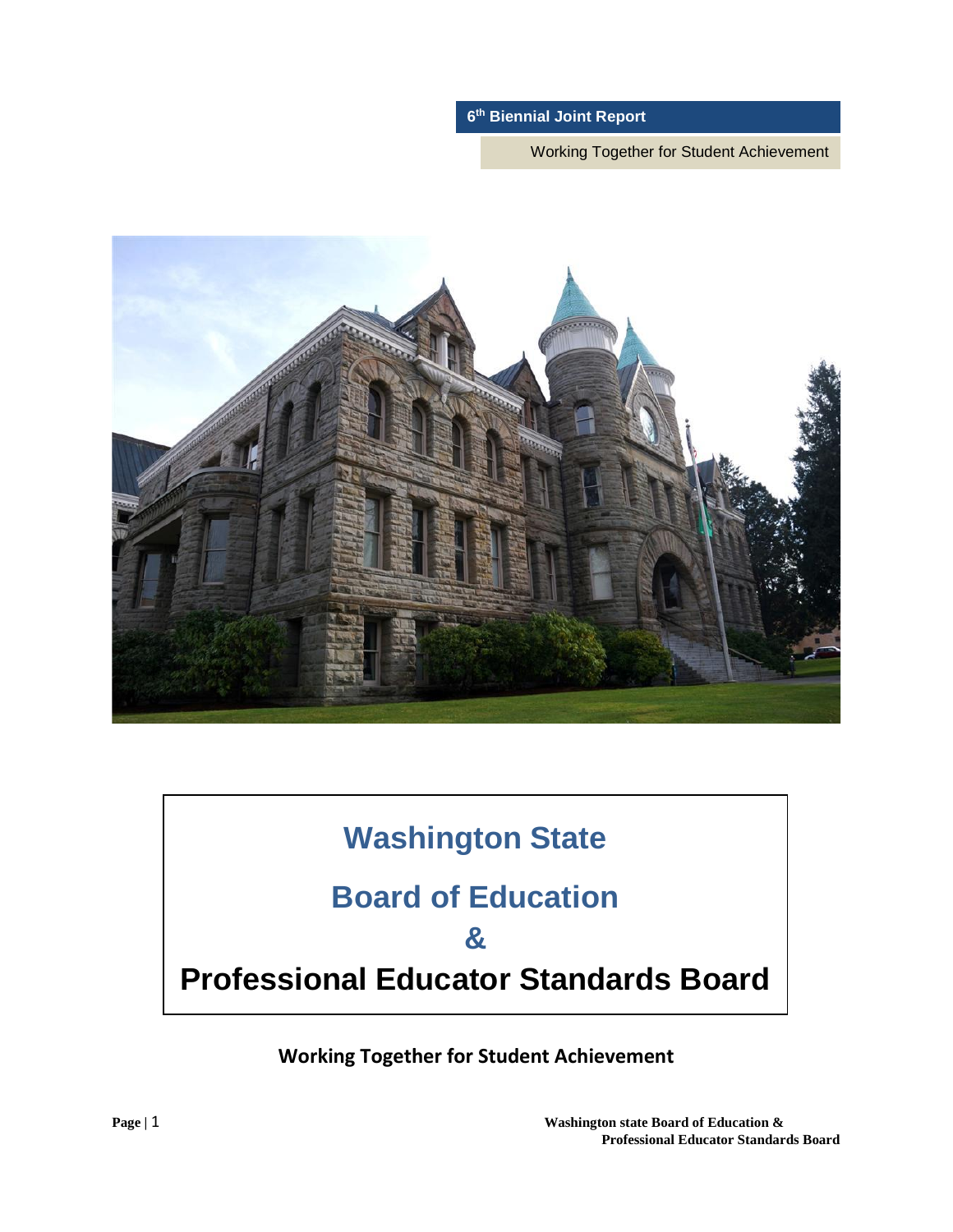Working Together for Student Achievement

# **6th Biennial Joint Report October 2016**

Submitted to: Governor Jay Inslee Legislative Education Committees Superintendent of Public Instruction Randy Dorn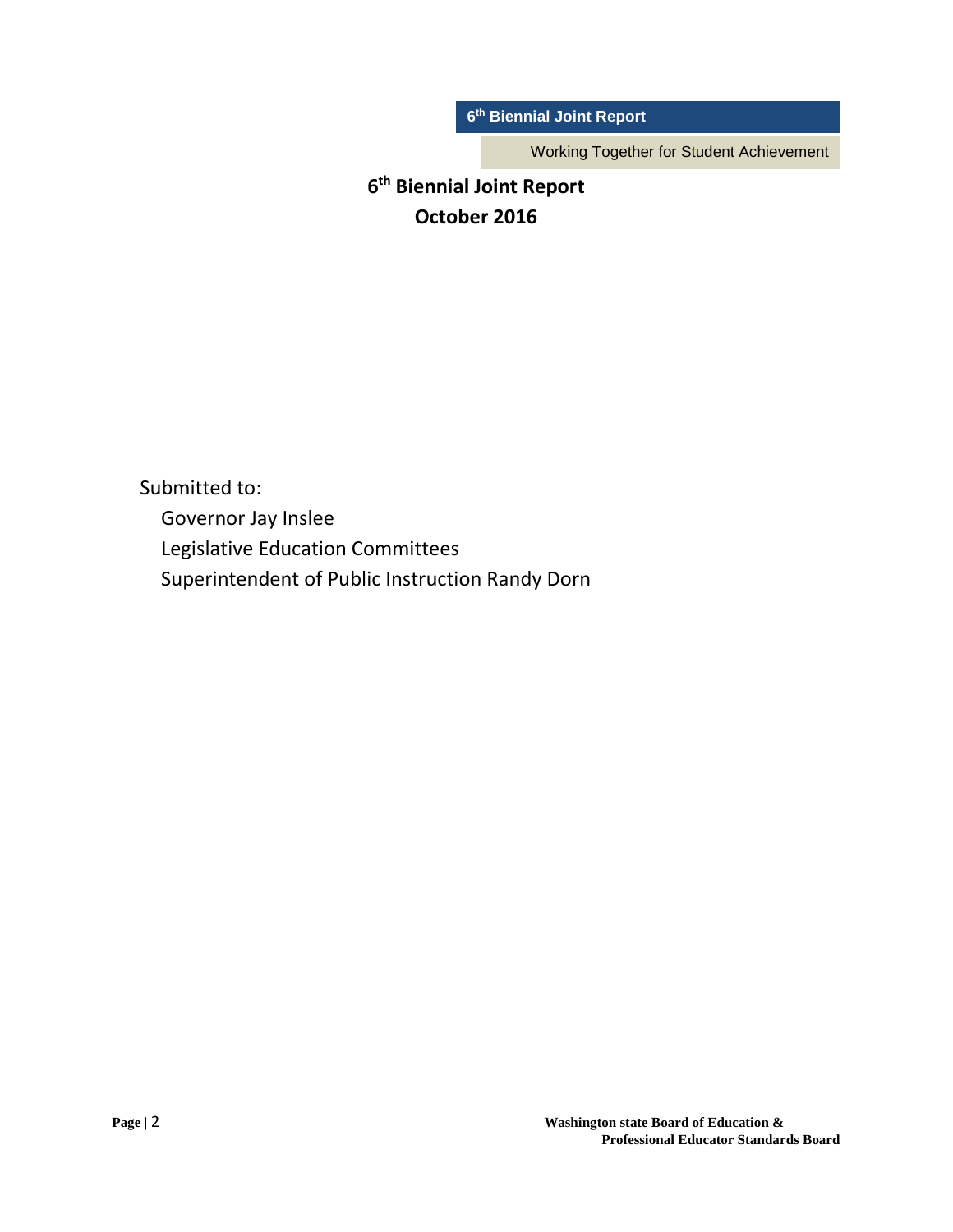Working Together for Student Achievement

### **For additional copies of this report, please visit our websites:**

**Washington state Board of Education Ben Rarick, Executive Director** Old Capitol Building 600 Washington Street, Room 253 P.O. Box 47206 Olympia, Washington 98504-7206 (360) 725-6025 FAX (360) 586-2357

[www.sbe.wa.gov](http://www.sbe.wa.gov/)

#### **Washington State Professional Educator Standards Board**

**Jennifer Wallace, Executive Director** Old Capitol Building 600 Washington Street, Room 400 P.O. Box 47236 Olympia, Washington 98504-7236 (360) 725-6275 FAX (360) 586-4548 [www.pesb.wa.gov](http://www.pesb.wa.gov/)

This document is available in alternative formats to accommodate persons with disabilities. Copies of this document can be obtained in alternative formats by calling the State Board of Education at 360.725.6025, TTY 360-664-3631, or emailing sbe@k12.wa.us.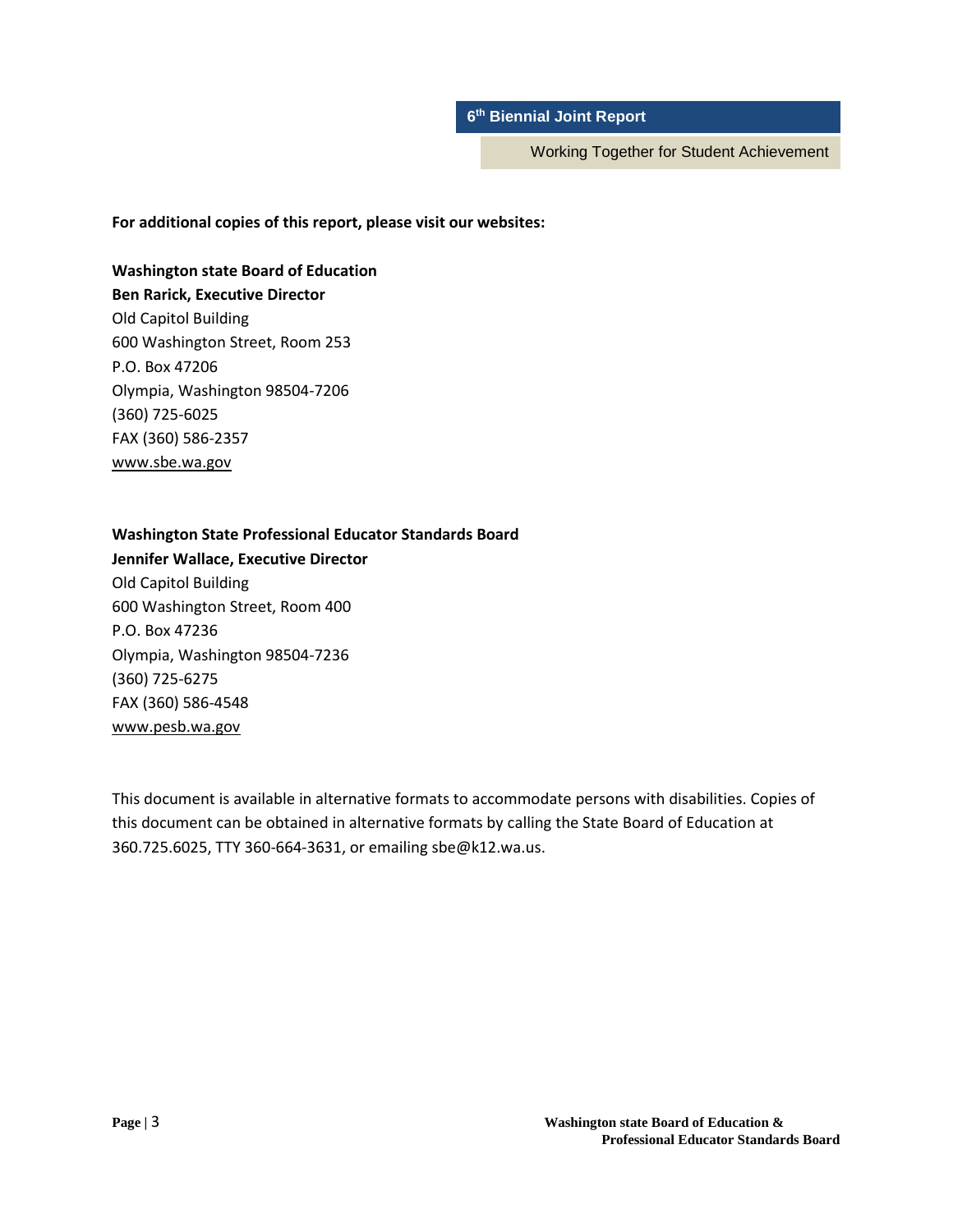Working Together for Student Achievement

*OLD CAPITOL BUILDING* • *600 S.E. WASHINGTON* • *OLYMPIA, WA 98504*

October 15, 2016

The Honorable Jay Inslee Office of the Governor P.O. Box 40002 Olympia, WA 98504-0002

Dear Governor Inslee:

The Washington State Board of Education (SBE) and the Professional Educator Standards Board (PESB) work in collaboration to achieve their complimentary visions for our state, of a high quality education system that prepares all students for college, career, and life, and highly effective professional educators who meet the diverse needs of schools and districts and prepare all students to graduate able to succeed as learners and citizens.

The SBE and PESB respectfully submit this, their biennial joint report to the Governor, Legislative Education Committees, and Superintendent of Public Instruction. This report outlines the work of the Boards, highlights accomplishments, and provides goals and strategies that will guide our future work.

In addition to their work together, the Boards partner with many agencies and organizations in their efforts to strengthen education in Washington. Please contact staff of the Boards with any questions about our work, or to request a printed copy of this report.

Sincerely,

I of wallene

Jennifer Wallace **Ben Rarick** Executive Director Executive Director Professional Educator Standards Board Washington State Board of Education

Ben Rairos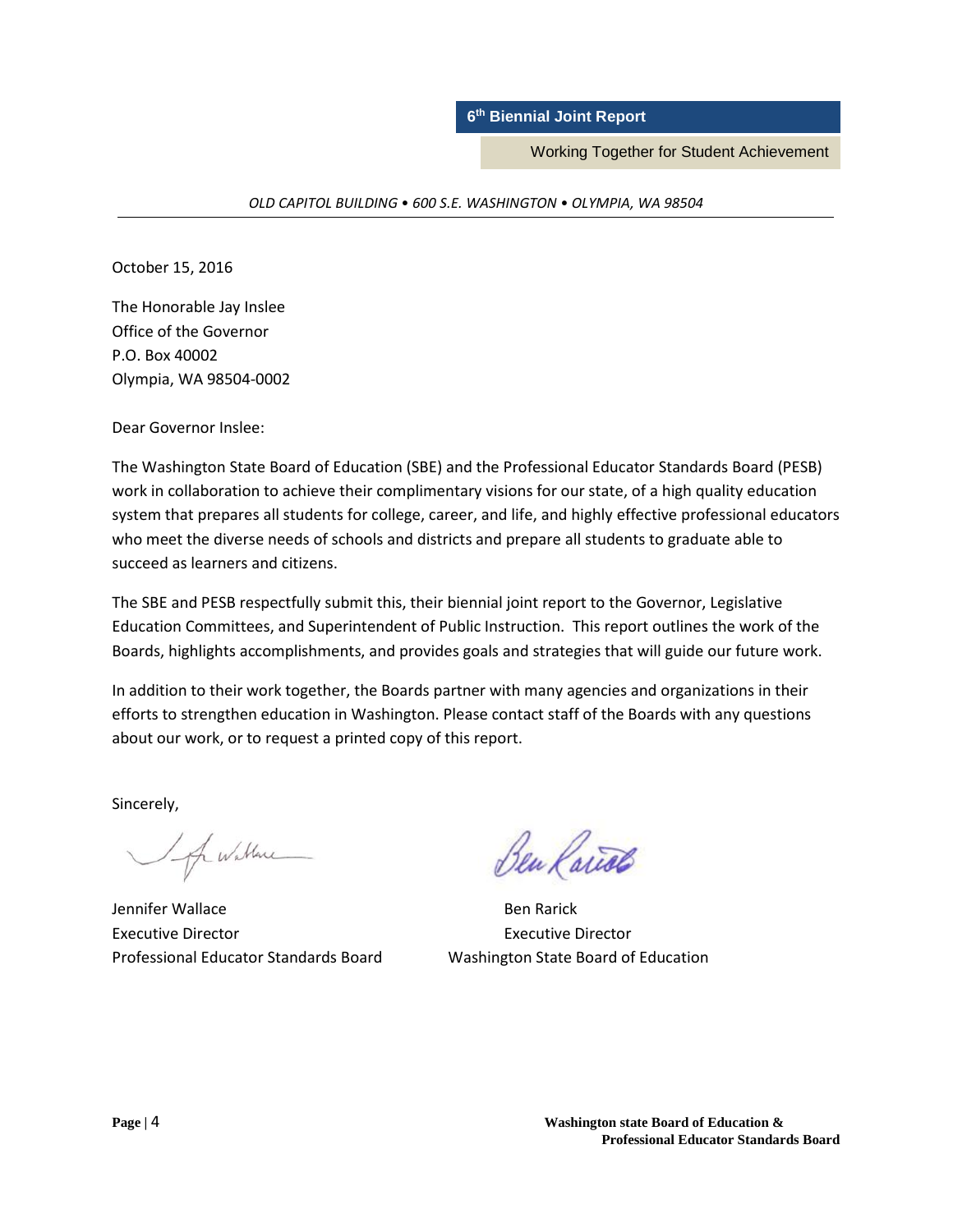Working Together for Student Achievement

### **INTRODUCTION**

It is our pleasure to jointly present this report on the progress the State Board of Education (SBE) and the Professional Educator Standards Board (PESB) are making in strengthening basic education and improving student achievement in Washington.

This report responds to RCW 28A.305.035, which requires that:

*"By October 15th of each even numbered year, the State Board of Education and the Professional Educator Standards Board shall submit a joint report to the legislative education committees, the Governor, and the Superintendent of Public Instruction. The report shall address the progress the boards have made and the obstacles they have encountered, individually and collectively, in the work of achieving the goals in [RCW](http://apps.leg.wa.gov/RCW/default.aspx?cite=28A.150.210)  [28A.150.210.](http://apps.leg.wa.gov/RCW/default.aspx?cite=28A.150.210)"*

With the provision of new duties to the PESB and SBE in 2006 came the expectation from the Legislature that the two Boards would work closely together to create a collaborative and effective governance system that would accelerate progress toward achieving our state's educational goals. These basic education goals, established in statute, are to "provide every student the opportunity to develop the knowledge and skills necessary to:

- 1. Read with comprehension, write effectively, and communicate successfully in a variety of ways and settings and with a variety of audiences;
- 2. Know and apply the core concepts and principles of mathematics; social, physical, and life sciences; civics and history, including different cultures and participation in representative government; geography; arts; and health and fitness;
- 3. Think analytically, logically, and creatively, and to integrate technology literacy and fluency as well as different experiences and knowledge to form reasoned judgments and solve problems; and
- 4. Understand the importance of work and finance and how performance, effort, and decisions directly affect future career and educational opportunities."

The basic education statutes further require school districts to "provide instruction of sufficient quantity and quality and give students the opportunity to complete graduation requirements that are intended to prepare them for postsecondary education, gainful employment, and citizenship."

In pursuit of those goals, the Washington state Legislature passed two landmark pieces of legislation redefining the program of basic education: Engrossed Substitute House Bill 2261 (Chapter 548, Laws of 2009), which made several substantive changes to the program of basic education, and Engrossed Second Substitute Senate Bill 6696 (Chapter 235, Laws of 2010), which made several changes to the data, accountability, and teacher evaluation systems in the state. These basic education goals and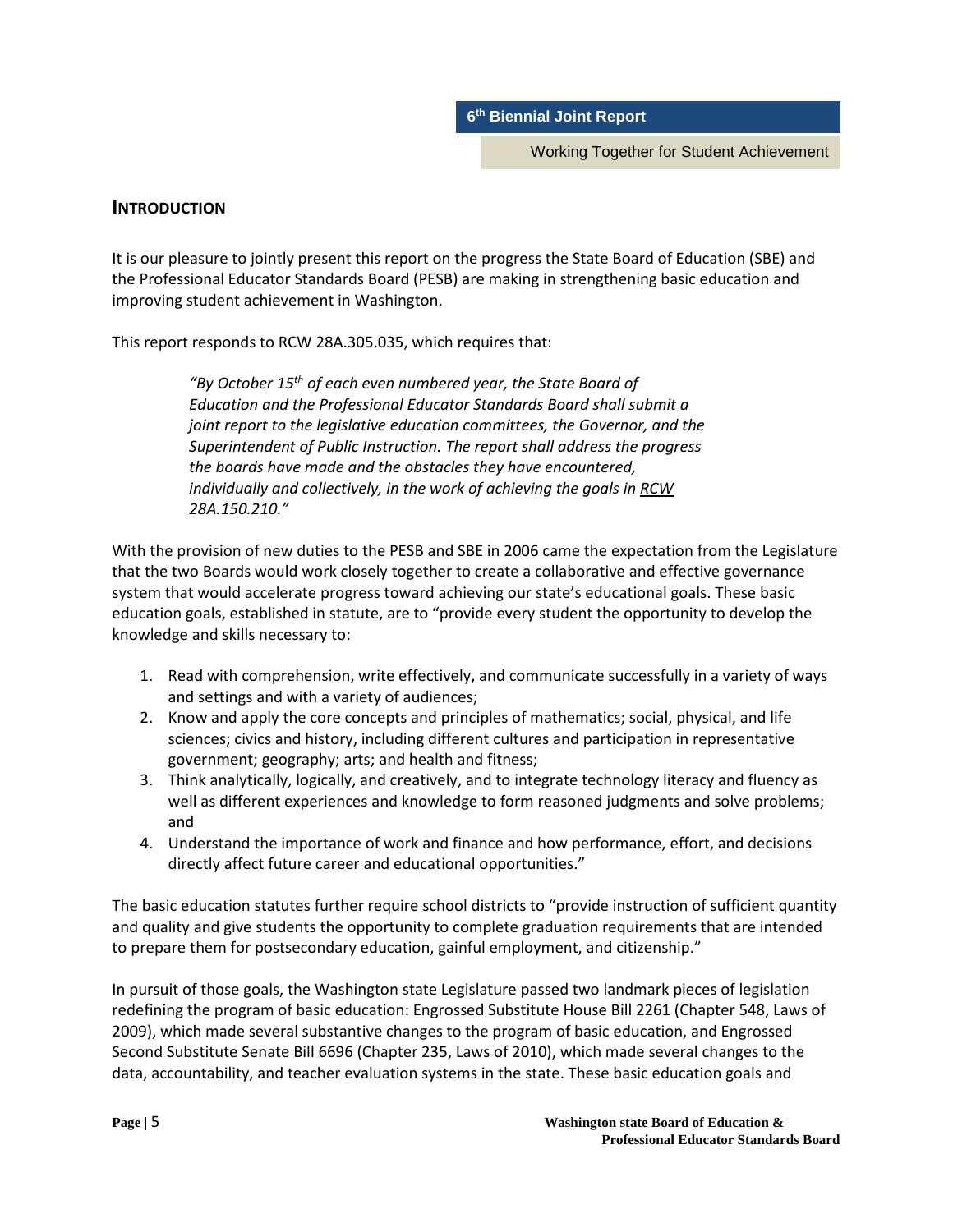Working Together for Student Achievement

supporting legislation are what drive the collaborative work of the Professional Educator Standards Board and the State Board of Education.

The following chart shows how the SBE and PESB Strategic Plan Goals interrelate.

| <b>State Board of Education Goals</b>                          | <b>Professional Educator Standards Board Goals</b>                                                                                                                                                                        |
|----------------------------------------------------------------|---------------------------------------------------------------------------------------------------------------------------------------------------------------------------------------------------------------------------|
| Effective and accountable P-13 governance                      | All qualified individuals are able to pursue educator<br>preparation that leads to employment                                                                                                                             |
| Comprehensive statewide K-12 recognition and<br>accountability | After completion of an approved educator<br>preparation program, educators possess the<br>knowledge, skills, and cultural competencies to<br>ensure that P-12 students reach the goal of being<br>college or career ready |
| Closing the achievement gap                                    | All educators access quality professional growth<br>opportunities throughout their career                                                                                                                                 |
| Strategic oversight of the K-12 system                         | All P-12 students have course and support service<br>provided by properly credentialed educators                                                                                                                          |
| Career and college readiness for all students                  | Educator workforce diversity reflects P-12 student<br>population                                                                                                                                                          |
|                                                                | PESB accesses and uses data to improve educator<br>preparation and student learning                                                                                                                                       |

Emerging out of these strategic goals is a mutual focus on strengthening basic education through the following specific initiatives:

State Board of Education:

● In collaboration with the Workforce Training and Education Coordinating Board, working on a shared definition of 'career-readiness' to support college and career-ready diploma initiatives, including exploring the career-ready standards developed by other states.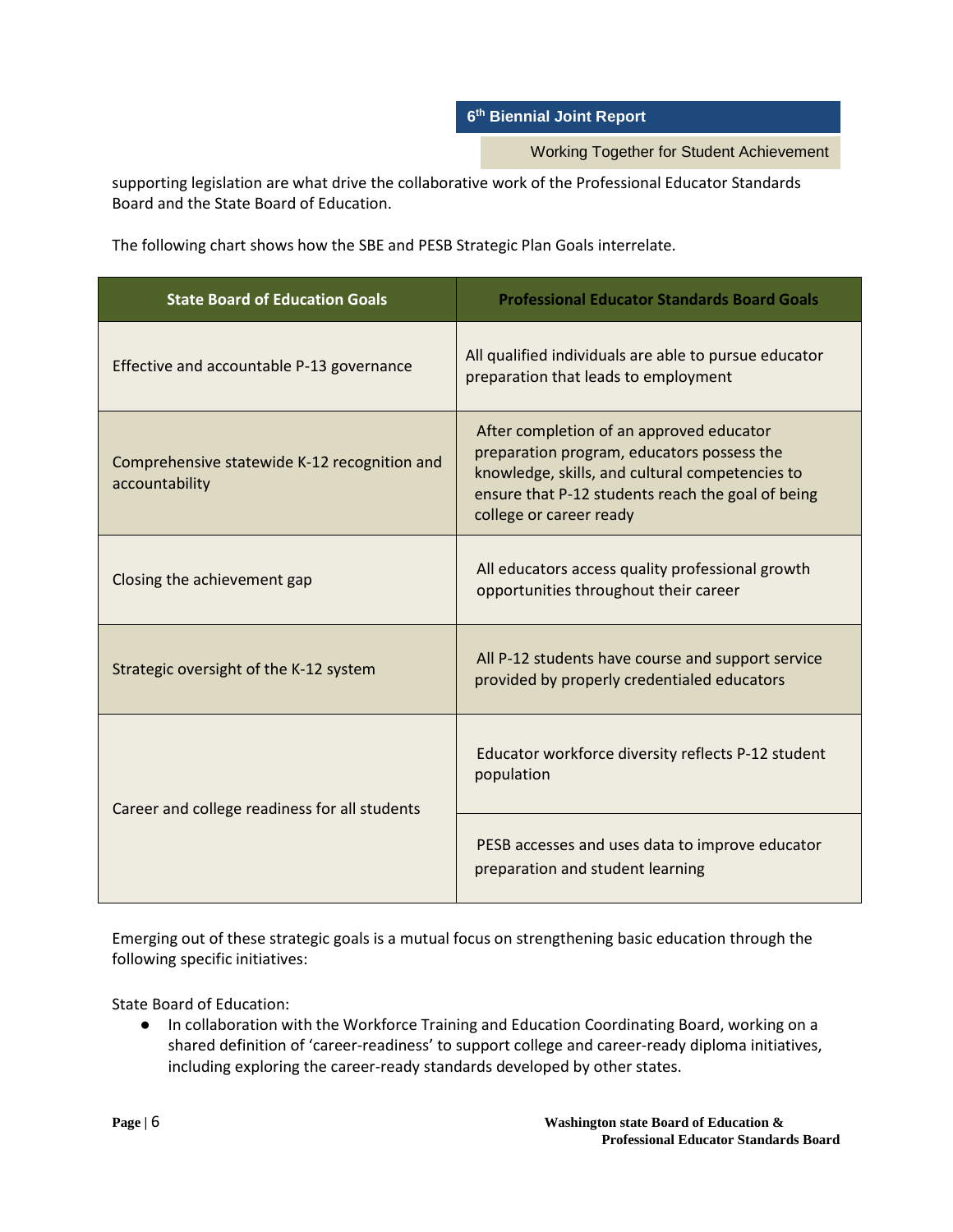### Working Together for Student Achievement

- Developing and refining a statewide accountability framework for schools as initially established in E2SSB 6696 (2010), and further developed in ESSB 5329 (2013). This includes modifying the Washington School Achievement Index and the state's long-term school improvement goals to conform to the requirements of the Every Student Succeeds Act (ESSA), in collaboration with OSPI and stakeholder groups.
- Designating schools in the Required Action District (RAD) process as established in E2SB 6696 and RAD II established in ESSB 5329, monitoring performance, and transitioning schools out of RAD status that meet exit criteria.
- Developing and monitoring Statewide Indicators of Educational System Health to inform reform recommendations in accordance with ESSB 5491 (2013).
- Implementing the provisions of ESHB 2261 and E2SSB 6552 regarding the 24-credit framework for high school graduation, including developing regulatory guidance and flexible crediting options, reviewing statewide CTE course equivalencies, and collaborating with OSPI on statewide implementation workshops; supporting the state assessment system by identifying the scores students much achieve to meet standard and meet high school graduation requirements on statewide tests.

Professional Educator Standards Board:

- Implementing new high-stakes measures of teacher effectiveness:
	- o The edTPA, a classroom-based performance assessment required prior to first teaching certificate; and
	- o The ProTeach Portfolio, a portfolio assessment of teacher and student-based evidence for the second-tier, professional certificate.
- Establishing more rigorous and relevant standards, calibrated along the entire certification and career continuum and ensuring culturally-competent professional practice and integration of Science, Technology, Engineering and Mathematics (STEM).
- Linking measures of educator effectiveness to evaluation of preparation program quality.
- Open educator preparation programs beyond higher education institutions without compromising standards of quality.
- Expand alternative routes to teacher certification and require all public higher education institutions to offer an alternative route.
- Facilitate improved district workforce development practices in order to maintain an adequate, appropriately credentialed educator workforce.

Our 2016 biennial report again discusses progress on these key aspects of education reform and concludes with our joint observations and recommendations for sustaining momentum.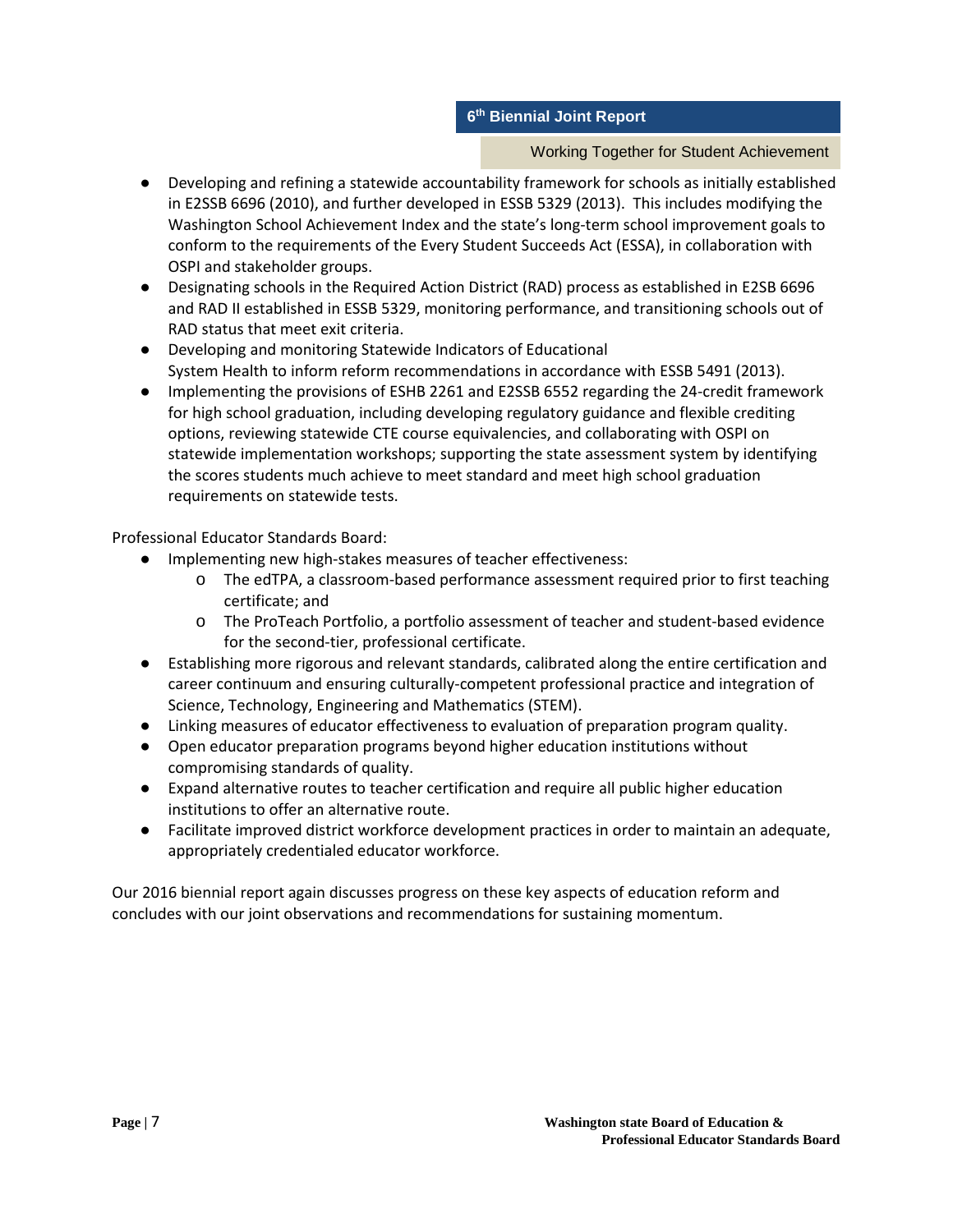Working Together for Student Achievement

# **STATE BOARD OF EDUCATION INITIATIVES**

# **Implementing Career and College Readiness for All Students**

In Washington and across the country, the term 'career and college readiness' (CCR) has become the short phrase to encapsulate a set of complex values. For many, the term signals the broad array of knowledge and skills necessary to succeed in life. In Washington, the strategic plans of most of the major education governance organizations rely on this term, making it a fundamental underpinning of most high-level education policy conversations in our state. The SBE has sought to develop a more refined and concrete understanding of the role that career-readiness plays in a career and college-ready diploma framework.

Accordingly, the State Board of Education has commenced a series of joint meetings with the Workforce Training and Education Coordinating Board and other partners to better define career readiness, and to advocate for funding and support for career readiness instruction and activities for all students, through the high school and beyond plan and associated activities.

### **Background**

While Washington has certain elements of a career-and-college-readiness standard in place, the SBE has devoted consideration to modeling other states in establishing *state* standards that more fully reflect expectations for career readiness for all students, beyond funding and implementation of categorical Career/Technical Education (CTE) programs. Similar to the way that clear academic expectations have been established through the development of Essential Academic Learning Requirements (EALRs), the SBE is considering recommending building out a set of career-ready standards for students at all levels of the system, and considering what role the high school and beyond plan may play in that process. This may help deliver on the bold and multi-faceted promise of state law (RCW 28A.150.210), which envisions a basic education that not only confers basic core subject knowledge to students, but also challenges them to think analytically, logically, and creatively, and to understand the importance of work and finance, and understand how performance, effort, and decision-making impact future opportunities.

The following basic tenets of a college and career readiness definition have guided SBE's policy discussions thus far.

**1. A Career- and College-Ready Diploma is based on a standard; its purpose is to signify readiness for living wage career pathways.**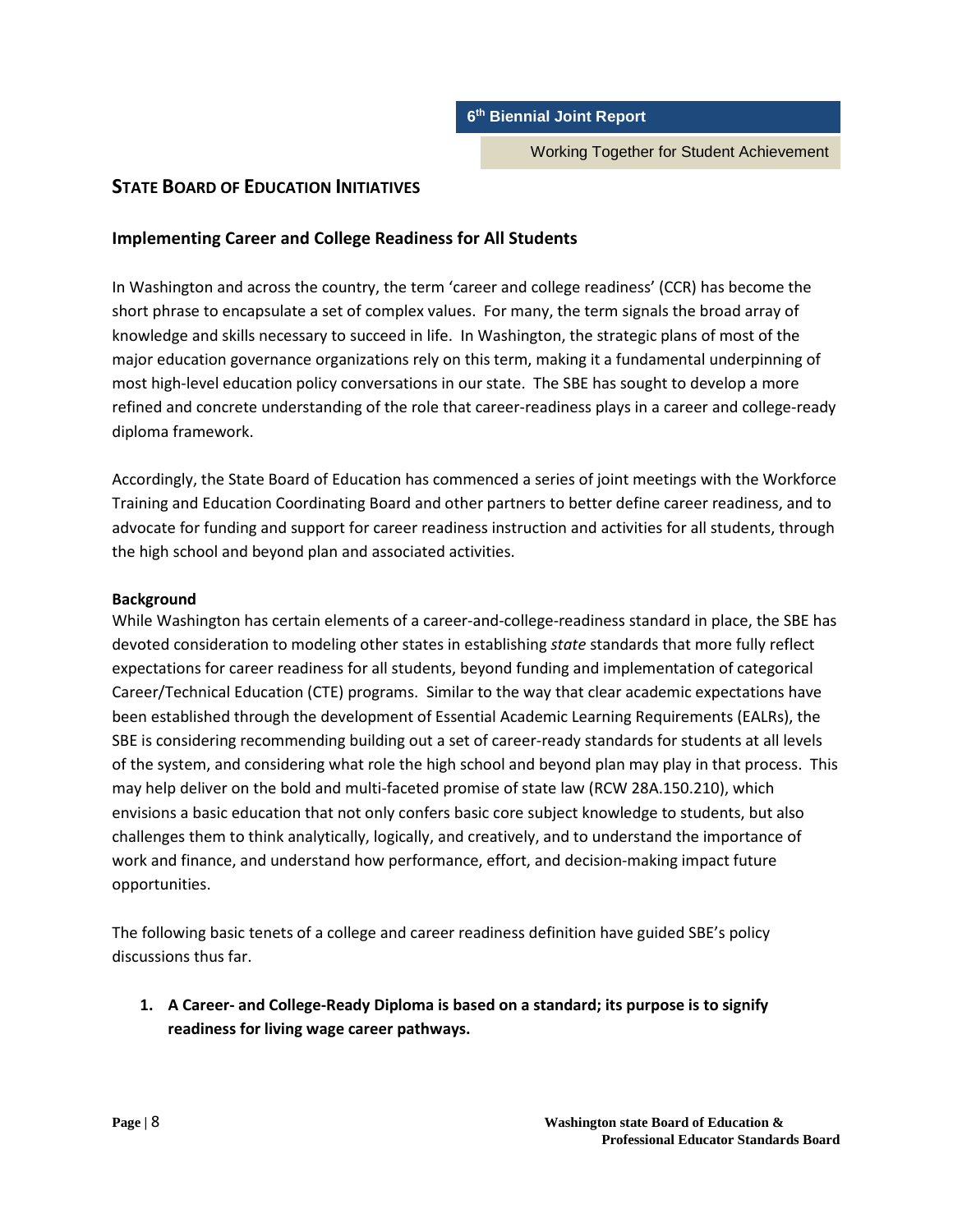### Working Together for Student Achievement

A career- and college ready-diploma is based on a standard rooted in the knowledge and skills necessary for students to succeed in post-secondary education, and access to living wage careers. This distinguishes it from a minimum proficiency diploma, or diploma based solely on participation, effort, and/or attendance. The distinction is critical in Washington State, where statute establishes the purpose of a diploma to prepare students for success in post-secondary education, gainful employment, and citizenship.

The challenge presented by implementing a standards-based diploma is the natural tension with struggling students and increasing graduation rates. Graduation rates can often be immediately increased when the standards for a diploma are reduced. The fallacy of this approach is reflected in the loss of meaning in the diploma conferred. Without the standards, the diploma gradually loses currency in the marketplace, and fails to confer meaningful long-term benefits to the recipient.

# **2. The Career- and College-Ready Diploma is not a Career- or College-Ready Diploma.**

The inclusion of "career" and "college" in this phrasing should not imply that either career-ready skills or college-ready content are optional tracks for students. What is critical about the diploma is the uniform standard it establishes for all students. Flexibility and the incorporation of "multiple pathways" for students comes into play in offering personalized curriculum and course offerings as varied paths to the same standard, rather than different pathways to different standards.

It is perhaps most helpful to think about the "career" and "college" ready aspects of the diploma as two stops along the way to the ultimate destination - living wage employment pathways – with one coming before the other. Indeed one can read "college ready" liberally to apply to all post-secondary educational pathways that prepare for living wage jobs, and one can understand "career ready" as the knowledge, skills, and attributes that help one access and succeed in living wage employment and civic engagement. Career-ready skills are what help you apply the 'college-ready' knowledge and skills effectively in employment settings.

# **3. Career-ready standards should apply to all students, and all courses.**

There might be a tendency to see career readiness as an optional track to college readiness, and as such, to apply it to only to subset of students. On the contrary, career-ready standards should apply to all students, just as academic standards do.

For states that have dedicated funding programs or courses like Career and Technical Education (CTE), there may additionally be a tendency to think about the development of career-ready skills as something that general education classes do not need to concern themselves with. But correctly applied, career-ready standards apply to all students, in all classes. Students pursuing a purely academic

**Page |** 9 **Washington state Board of Education & Professional Educator Standards Board**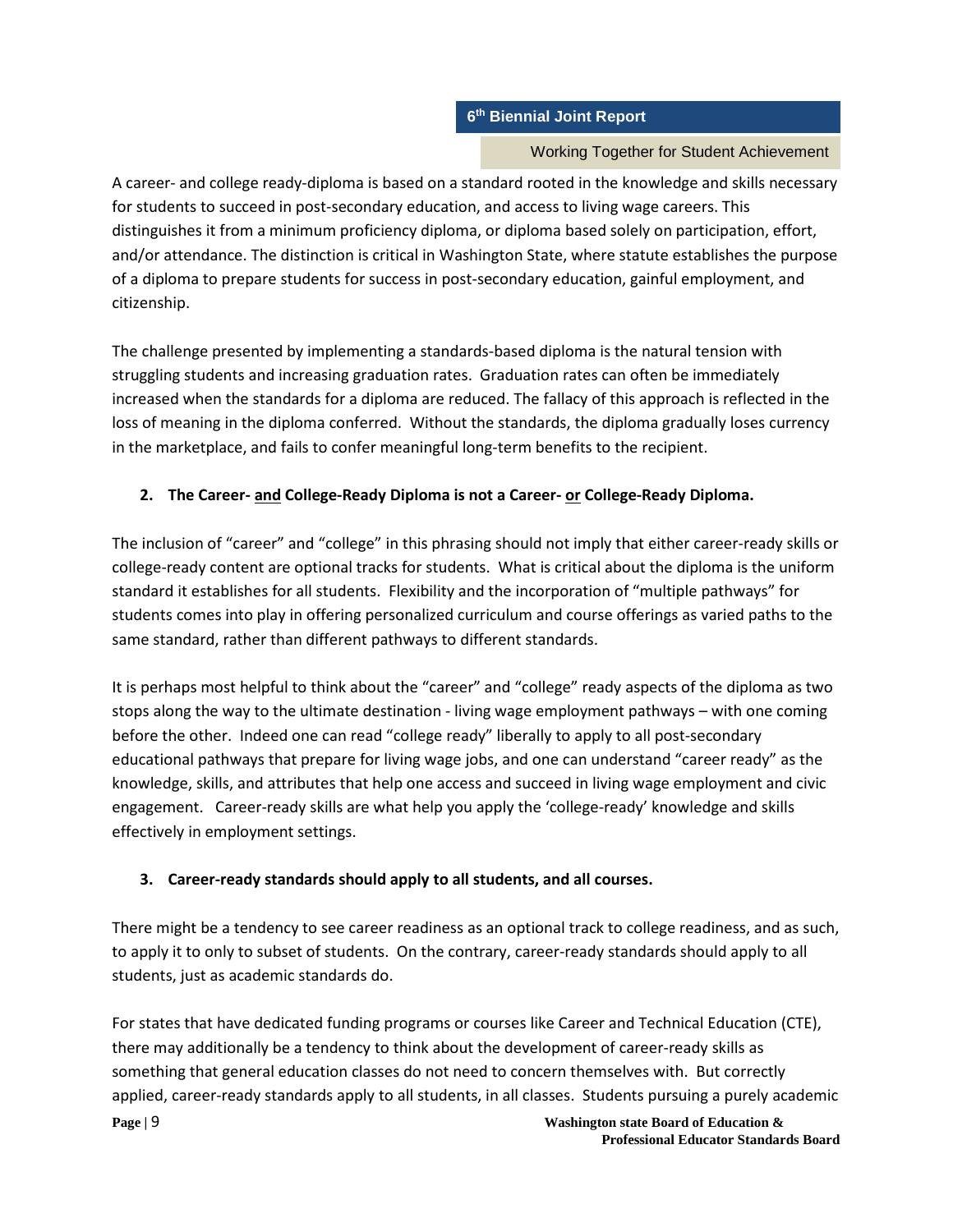Working Together for Student Achievement

or Advanced Placement track have every bit the need to develop career-ready skills as students applying to enter a welding apprenticeship program.

# **4. Career readiness for students is not "learning to work with your hands."**

There is nothing inherent about technical or applied content that makes it more akin to comprehensive career-ready standards. At its core, career readiness prepares all students to succeed in a career, regardless of the content knowledge applied. Accordingly, career readiness standards should not be viewed as the exclusive responsibility of the CTE community.

The career-ready standards from the  $21<sup>st</sup>$  Century Learning Initiative help illustrate this. In addition to foundational content knowledge, the frameworks includes three additional components:

- Learning and innovation skills (creativity, critical thinking & problem solving, and collaboration and communication)
- Information, Media & Technology Skills (media and information literacy)
- Life & Career Skills (flexibility, initiative, social & cross-cultural skills, productivity, accountability, and leadership)
- **5. Assessment scores are necessary and important, but not nearly sufficient, in a well-rounded definition of CCR.**

In a well-intended effort to emphasize the importance of standardized assessments (particularly in an era marked by strong parent refusal movements), there may be an tendency to conflate a Level 3 passing score on a Common Core-based assessment with a student's career and college readiness. However, the skills and dispositions illustrated in the above model are not fully assessed by Washington's Smarter Balanced assessment. And, these assessments focus exclusively on Mathematics and English Language Arts content, with emerging efforts to include science in Washington. Particularly in view of the 'citizenship' components of CCR, one should not discount the importance of other subject areas (government and social studies). This is particularly true in Washington, where statute has provided a clear roadmap of the necessary subject matter knowledge associated with a high quality diploma.

# **6. Career-ready standards are not limited to high school.**

**Page | 10** Washington state Board of Education & Career-ready standards are most frequently invoked with high school students, in preparing them for post-secondary pursuits. However, the skills and dispositions implicit in career readiness have their roots in the social skills that we reinforce with our youngest students, as early as kindergarten. Career readiness is, at minimum, a 12-year journey. Career readiness has a kinship with social-emotional learning standards. Indeed, states such as Illinois and Iowa articulate socio-emotional standards that

**Professional Educator Standards Board**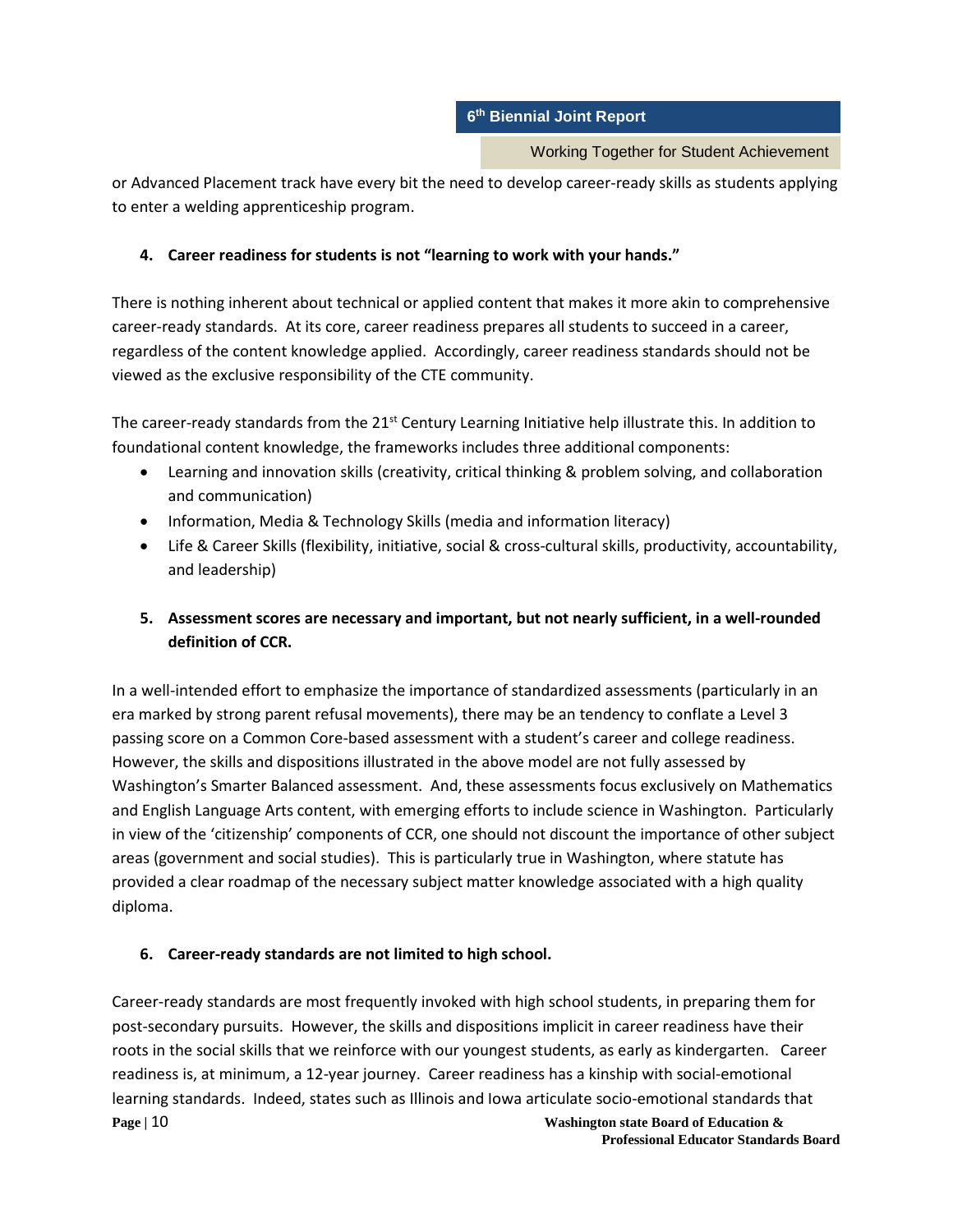### Working Together for Student Achievement

have both elementary and secondary benchmarks. As an example, Illinois' state goal of developing selfawareness and self-management skills to achieve school and life success has both an early elementary standard (demonstrate control of impulsive behavior), and a secondary standard (analyze how thoughts and emotions affect decision-making and responsible behavior).

# **7. Career and college readiness includes important elements of civic responsibility & engagement.**

States are increasingly emphasizing civic responsibility in their definition of career and college readiness. Washington state law emphasizes the goal of helping all students "become responsible and respectful global citizens," and establishes as one purpose of the high school diploma to "declare students… ready for success in postsecondary education, gainful employment, and **citizenship.**" Reflecting these values, the credits required for a high school diploma require 3 credits of social studies, including a .5 credit in civics, aligned to the states Essential Academic Learning Requirements in social studies. Accordingly, Washington's definition of career and college readiness must be inclusive of a knowledge of civics, but also instruction on the tools available to effectively engage in civic life.

### **Future action:**

As an opportunity to collaborate on this important topic, the SBE will be meeting jointly with the WTECB during its January meeting. At this meeting, the Boards are scheduled to collaborate on what recommendations to make on the following topics:

- Strengthening funding and supports for the high school and beyond plan.
- Reinforcing the importance of career-ready standards for all students, beginning in elementary and middle school.
- Reviewing the examples of other states in implementing career-ready standards.
- Strengthening funding for career-readiness instruction.

# **Implementing a Statewide Accountability Framework**

As a result of the recent passage of the Every Student Succeeds Act (ESSA) by the US Congress, the State Board has been working collaboratively with OSPI to establish a fully aligned statewide accountability system. The state legislature, in RCW 28A.657.110, required that the State Board work on an accountability framework that "creates a unified system of support for challenged schools" and would be fully implemented no later than the 2014-15 school year. The same section of law also required federal and state system alignment, indicating that "to the extent state funds are appropriated for this purpose, the system must apply equally to Title I, Title I-eligible, and non-Title I schools in the state."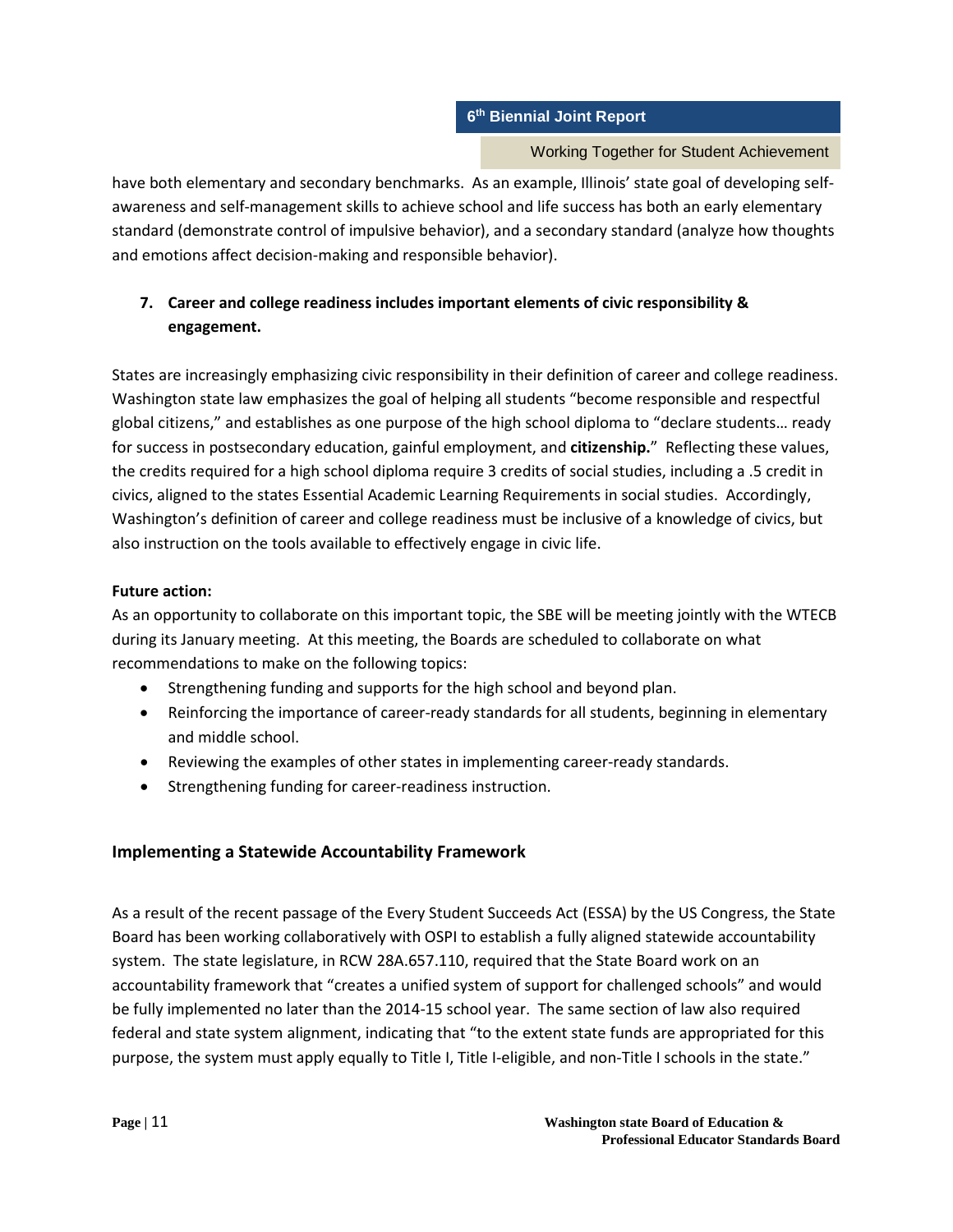Working Together for Student Achievement

The Board has worked on implementation of this system over the past two years, and is now considering how its individual parts align to the new requirements in the new federal ESSA legislation. This has involved extensive stakeholder involvement, most recently with the Accountability System Workgroup (ASW) and the Consolidated Planning Team (CPT).

# **Background**

The accountability system under RCW 28A.657.110 addresses a number of different factors, including not only how schools are identified for recognition and supports, but additionally, what role OSPI has in providing assistance to schools that are chronically underachieving. The process for provide such assistance is known in statute as the Required Action District (RAD) process.

School Districts are designated Required Action Districts (RAD) based on a persistently low achieving school, and required action plans are focused on improving the identified school. However, a district and not a school is designated for required action because some of the decision-making necessary to implement a required action plan takes place at a district level. State law (RCW 28A.657.100) directs the OSPI to provide a report twice per year to the SBE on progress made by required action school districts. Figure 1 is a timeline showing when required action districts were designated. There have been two cohorts of RADs, the first was designated by the SBE in 2011, and the second by the Board in 2014. Each cohort had four districts. There are currently five RADs.

A district may be released from RAD status based on three criteria (RCW 28A.657.100, WAC 392-501- 740, WAC 291-501-720):

- 1. The district no longer has a school that is persistently lowest achieving
- 2. The district has shown progress in closing the achievement gap
- 3. The school (or schools) that were on the persistently lowest-achieving list have had a positive improvement trend in reading and math on state assessments in the "all students" category for the past three years.

At this point, a total of eight districts have been designated under the RAD process, and since we last reported to you, the first set of districts have been released based on performance improvements. In May 2015, three districts from cohort 1 were released from required action because they met these criteria. Soap Lake District was not released because the school that originated the designation of required action, Soap Lake Middle-High School, had improved, but Soap Lake Elementary was still a Priority school.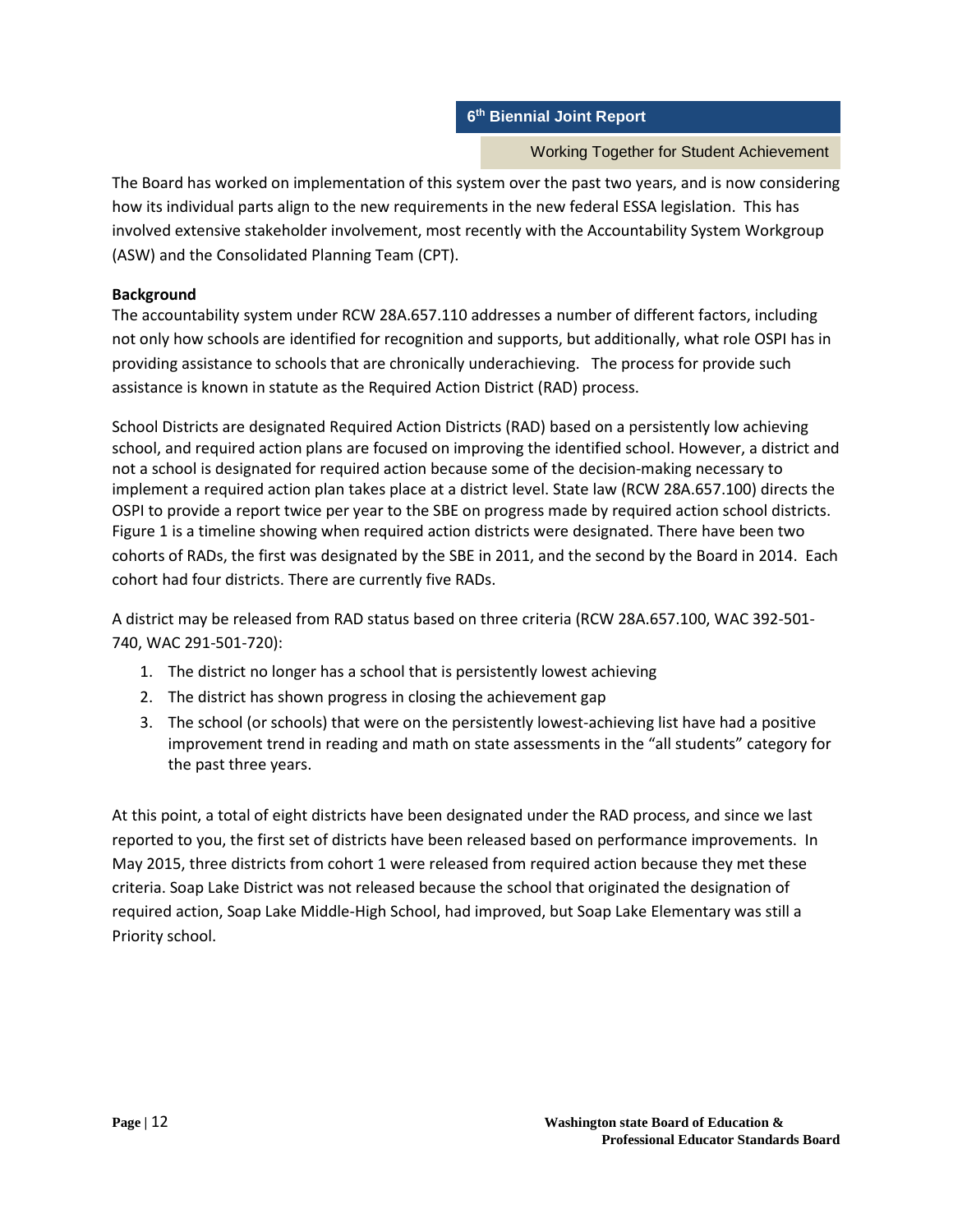Working Together for Student Achievement

### **Figure 1:** RAD Designation Timeline. Districts in **bold** are current RADs.

| Jan. 2011:<br>RAD Cohort 1 Designated                                                                                                                        | <b>Mar 2014:</b><br>RAD Cohort 2 Designated                                                                                                                          | May 2015:<br><b>RAD Cohort 1</b><br>Released/redesignated                                                                   |  |
|--------------------------------------------------------------------------------------------------------------------------------------------------------------|----------------------------------------------------------------------------------------------------------------------------------------------------------------------|-----------------------------------------------------------------------------------------------------------------------------|--|
| • Renton SD, Lakeridge<br>Elementary<br>• Morton SD, Morton Junior-<br>senior<br>•Onalaska SD, Onalaska<br>Middle<br>•Soap Lake SD, Soap Lake<br>Middle-high | •Marysville SD, Quil Ceda<br><b>Tulalip Elementary</b><br>•Tacoma SD, Stewart Middle<br>• Wellpinit SD, Wellpinit<br>Elementary<br>• Yakima SD, Washington<br>Middle | • Renton SD released<br>•Morton SD released<br>•Onalaska SD released<br>•Soap Lake SD redesignated,<br>Soap Lake Elementary |  |

Initial returns are positive on the impacts of the accountability framework on student performance. In addition to exiting Renton, Morton, and Onalaska from required action status, data suggests that performance is improving in all of the Priority schools identified as among the lowest 5% in the state. The figure below shows that the performance of priority schools was meaningfully higher on the achievement index, as compared to the rest of the state (updated data will be available in January). This was true both for the all students category, and the targeted (traditionally underserved) subgroups.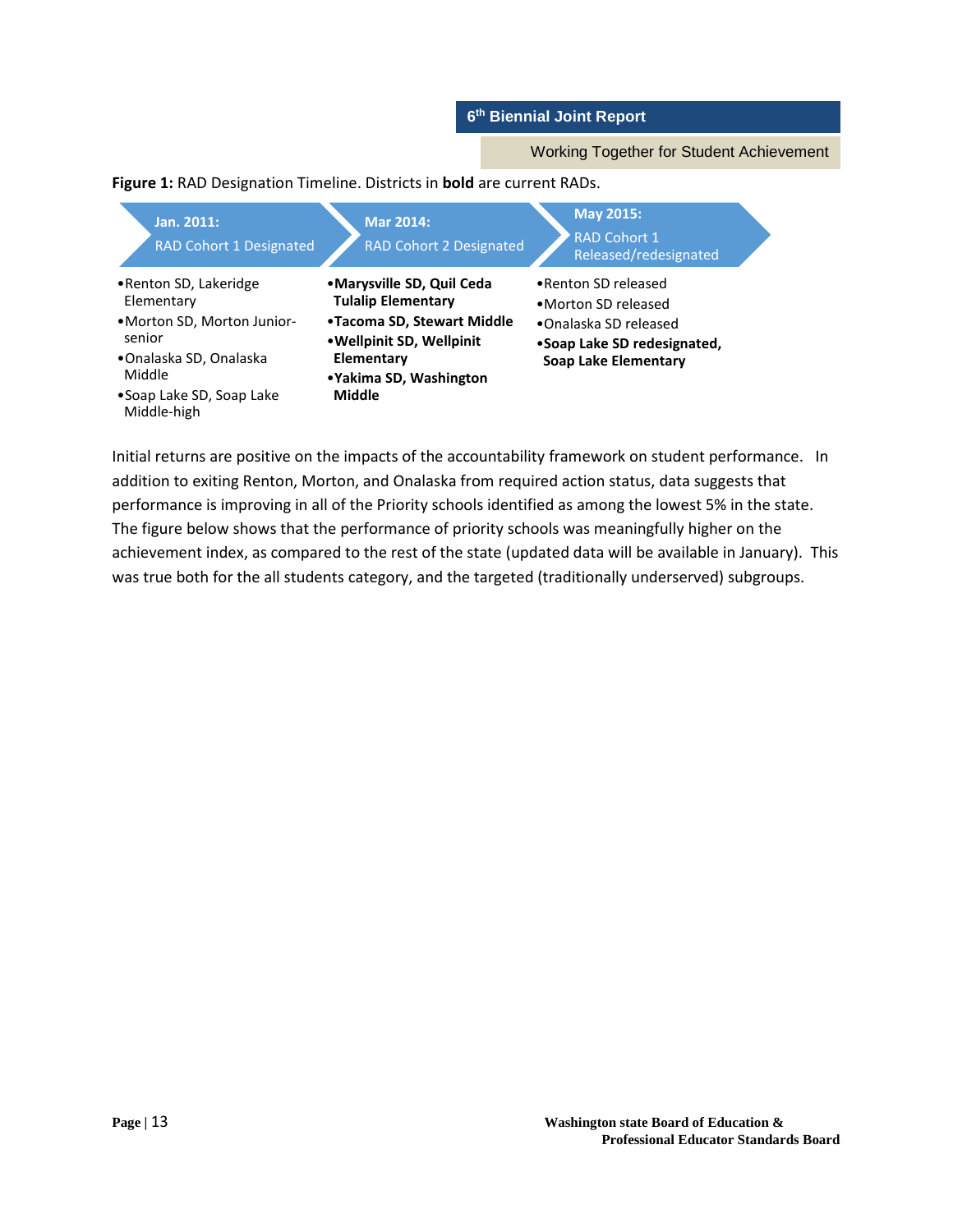Working Together for Student Achievement



#### **Figure 2:** Performance of Priority Schools

### **Future action:**

The work of the next several months will be key, as the State Board will work collaboratively with OSPI to finalize the details of a consolidated state ESSA plan, and fully implement a unified system of accountability and support in the post-NCLB era. At its November meeting, the Board is scheduled to discuss the following important topics:

- Necessary revisions to the State's Achievement Index to align with the requirements under ESSA, including the inclusion of a School Quality and Student Success indicator (something in addition to assessment scores and graduation rates).
- Necessary modifications to the state's school improvement goals to meet the regulatory requirements under ESSA.
- Ways to possibly strengthen the emphasis on "career readiness" in the state's accountability framework.

### **Statewide Indicators of the Education System**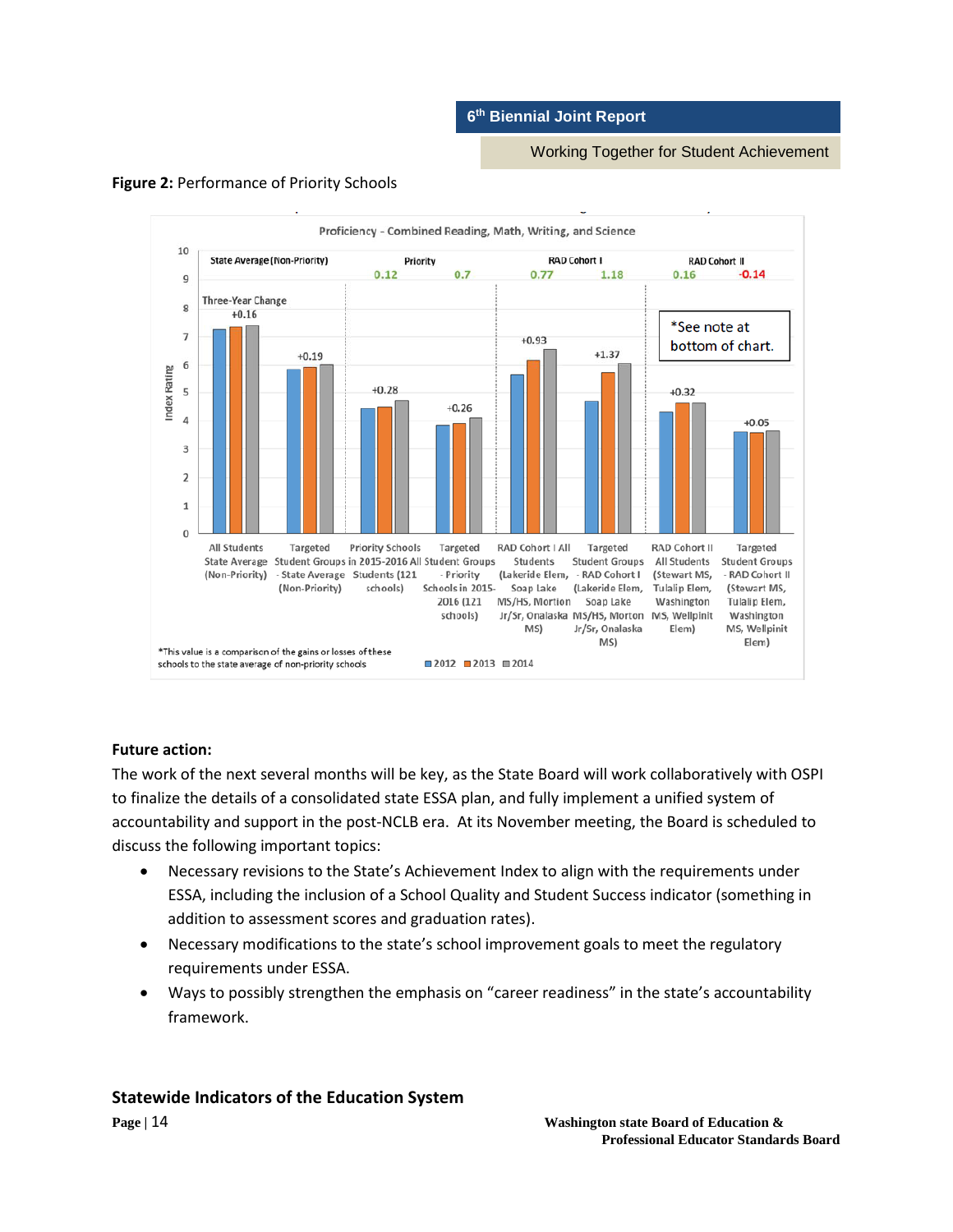Working Together for Student Achievement

In 2013, the Legislature directed the SBE to lead an effort in identifying system-wide performance measurements and goals for the six statewide indicators specified in the legislation (codified as RCW 28A.150.550).

The legislature was clear about its intent for this legislation. The law indicates an intent to "establish a discrete set of statewide data points that will serve as snapshots of the overall health of the educational system," for the purpose of "evaluating progress in achieving the outcomes set for the system… and to understand whether reform efforts and investments are making positive progress in the overall education of students." (Chapter 282, Laws of 2013)

Accordingly, The SBE was directed to work with partner state agencies and other entities to identify realistic but challenging system-wide performance goals and measurements, as well as evidence-based reforms to improve student achievement where needed. The six indicators of system wide health identified in the authorizing legislation were: Kindergarten Readiness,  $4<sup>th</sup>$  Grade Reading,  $8<sup>th</sup>$  Grade Math, High School Graduation, Quality of High School Diploma, Post-Secondary Attainment and Workforce. More information on the goals, annual targets, indicator revisions, recommended reforms, and other important information was provided in the 2013 and 2014 reports found at [http://www.sbe.wa.gov/edsystemhealth.php#.V\\_KDKE0VBaQ.](http://www.sbe.wa.gov/edsystemhealth.php#.V_KDKE0VBaQ)

#### **Status of the Statewide Indicators**

Simultaneous with the writing of this report, the SBE is compiling information for the required 2016 report on statewide indicators. Because of the transition to the Smarter Balanced Assessment (SBA) system, the annual targets for the  $4<sup>th</sup>$  Grade Reading and the  $8<sup>th</sup>$  Grade Math indicators were reset in 2016, which means that annual target attainment analyses are not possible until the 2016-17 SBA results are reported. Also, targets for the Quality of High School Diploma were reset to reflect a more refined analysis, and the data to complete the target attainment analysis will be possible when the necessary data are delivered to the SBE by the Washington Educational Research and Data Center (ERDC), pending an IRB Exempt determination by the Washington State Institutional Review Board. The latest results show that two indicators are not meeting targets, two indicators were reset in 2016, and analyses for two indicators are pending until new data are received.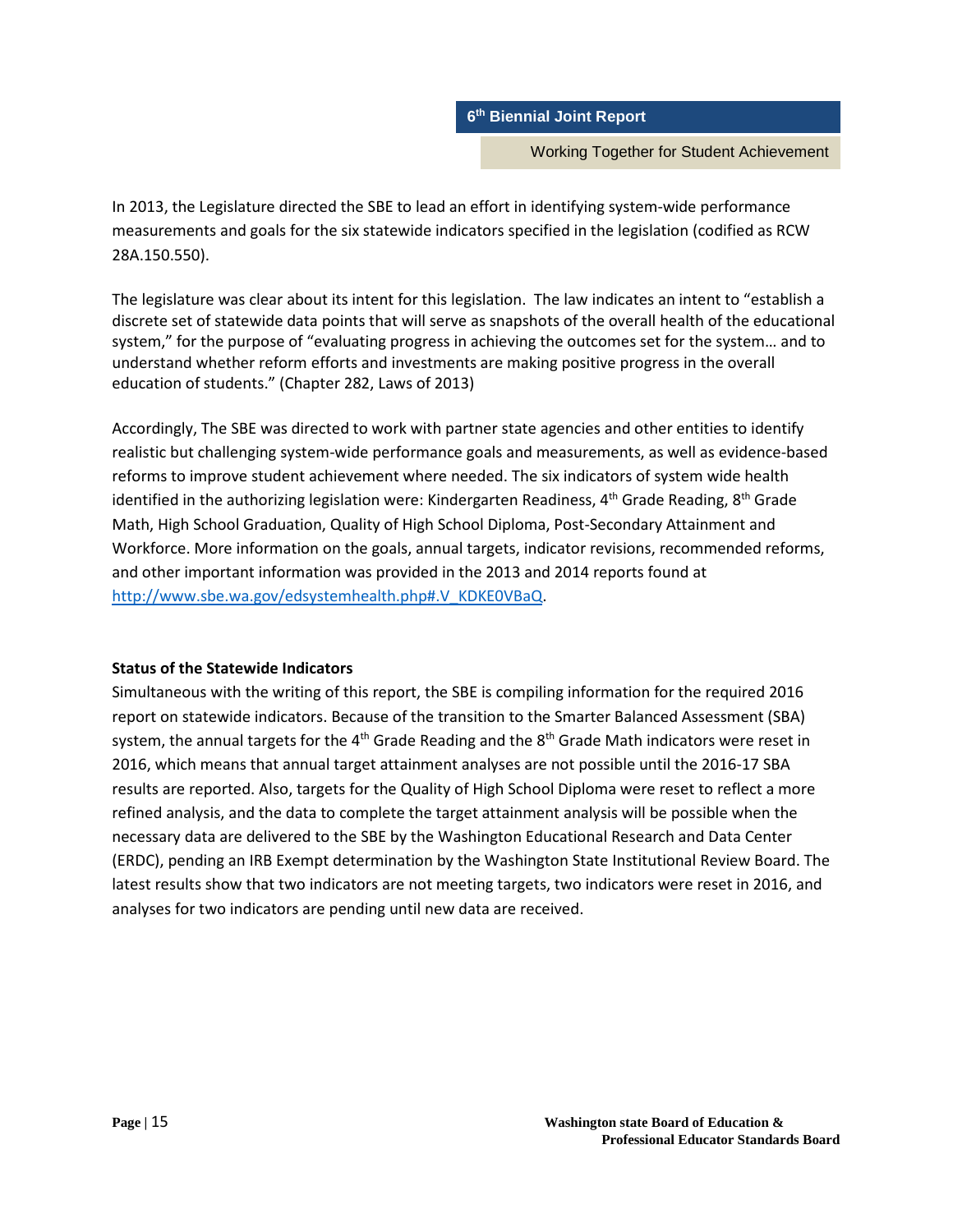Working Together for Student Achievement



All of the indicators for which data are available are improving. While the data shows that the performance of the "All Students" group increased in the most recent reporting year for all of the indicators, further analysis shows that the magnitude of the increase in the most recent year was insufficient to meet the annual improvement goals for four of the five indicators. For the "All Students" group on the Kindergarten Readiness indicator, a 4.7 percentage point increase in 2015-16 exceeded the annual step target of 4.4 percentage points but was insufficient to meet the annual target. In other words, the performance of the All Students group is increasing, but not increasing enough. If the levels of progress continue at the demonstrably low rates, endpoint goals will not be met in the specified time frames.

The statute also requires that the status of the indicators be reported by the student groups used for federal reporting, as was done in the 2013 and 2014 reports. As was the case for the All Students group, all of the reported student groups improved in the most recent year from the previous year on most of the indicators. Again, however, for most student groups and for most of the indicators, the performance is not increasing enough to meet annual targets, which will eventually result in not meeting the endpoint goal in the specified time frames.

### **Recommended Reforms from December 2014**

The 2014 Report to the Education Committees of the Legislature included four recommended evidencebased reforms that, if fully implemented, would be expected to lead to improvements in the four underperforming indicators. These recommendations will be revisited and may be revised in the 2016 edition of the report. The 2014 recommendations were: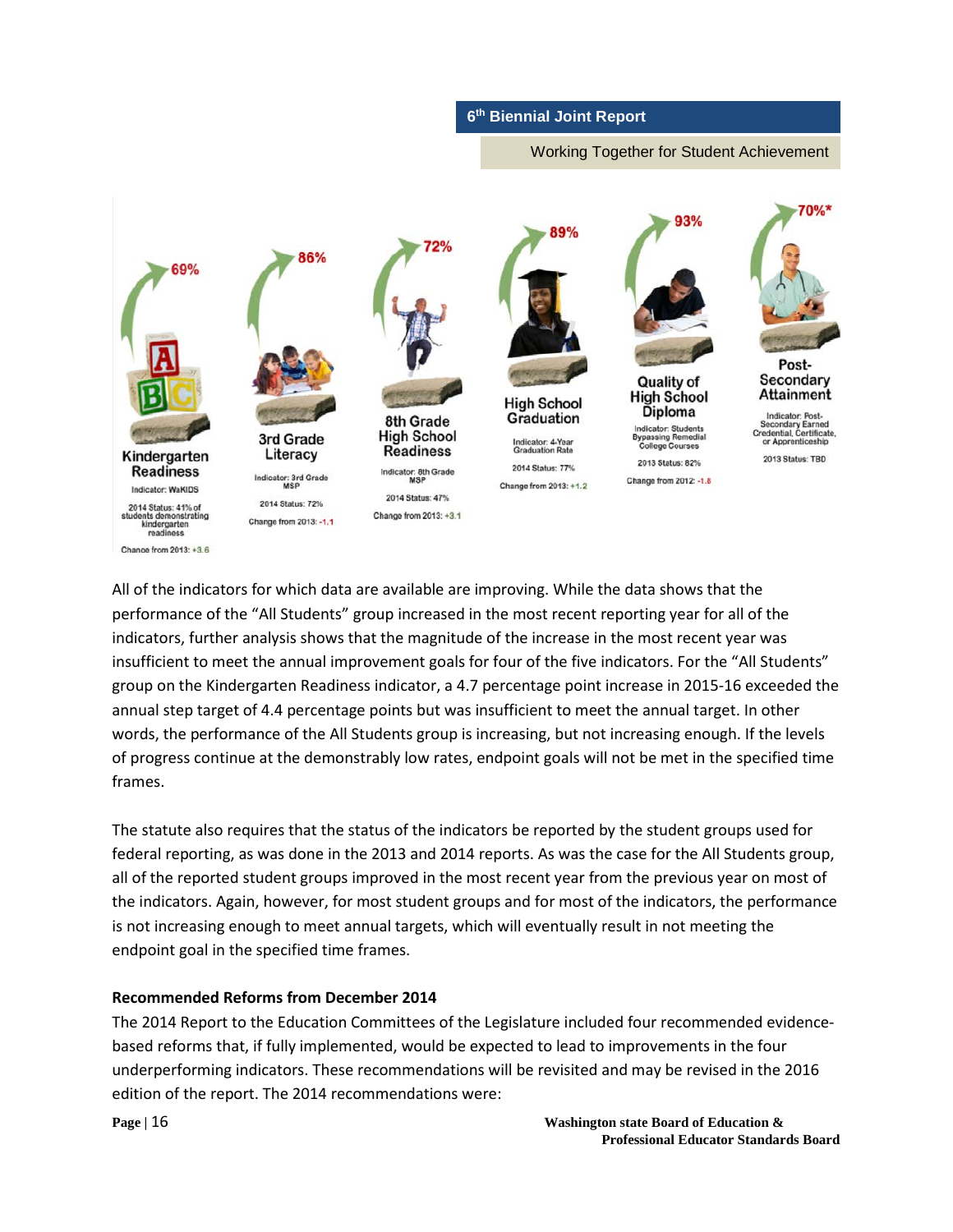Working Together for Student Achievement

- 1. Expand access to high quality early childhood education.
- 2. Expand and fully fund high quality professional learning.
- 3. Increase access to high quality expanded learning opportunities.
- 4. Expand supports and services that prepare students for post-secondary opportunities and employment.

# **Future action:**

The SBE will be submitting its 2016 Report in December of this year. This year, the Board is particularly interested in exploring the relationship between school funding and the goals set for schools and districts. The Board is additionally thinking through the implications of the Supreme Court's *McCleary* decision on the types of goals it sets for schools, and the associated time table for achievement. Finally, the Board is interested in ensuring alignment between the goals emerging out of this work, and the long-term goals required under the Every Student Succeeds Act consolidated state plan.

At its November meeting, the Board has scheduled a panel discussion with representatives from all the agencies and stakeholder groups included in the legislation. The Board has also scheduled an evening community forum to hear from a broader array of teachers and community members on these important topics. Topics that are scheduled to be discussed include:

- What role to opportunity gaps play in the goals-setting of this report? How can an evaluation of data on opportunity gaps help provide important context for the achievement gap data presented in this report?
- How can the recommended reforms from the 2014 Report be amended or enhanced, reflecting feedback from our stakeholder partners?
- How can goals-setting in the Education System Health report be aligned with the required goalssetting embedded in the work of our state consolidated ESSA plan?

# **High School Graduation Requirements**

With the passage of E2SSB 6552 in 2014, the SBE's framework for 24-credit graduation requirements was enacted in law. The four-credit increase in state requirements was designed to ensure students are better prepared for college and career. The key legislation was enacted a session prior to the submission of our last report. Since that time, the Board's work has been focused primarily on provided regulatory clarity, expanding options for flexible crediting, researching best practices associated with the high school and beyond plan, and expanding the utilization of statewide career and technical education course equivalencies in math and science.

**Page |** 17 **Washington state Board of Education &** In enacting the 24-credit graduation requirements, the Legislature responded to feedback from educators by making the increase in instructional hours more flexible -- 1,000 hours for K-8, and 1080 hours in grades 9-12, or a district-wide average (1,027 hours) over grades 1 through 12, beginning in the

**Professional Educator Standards Board**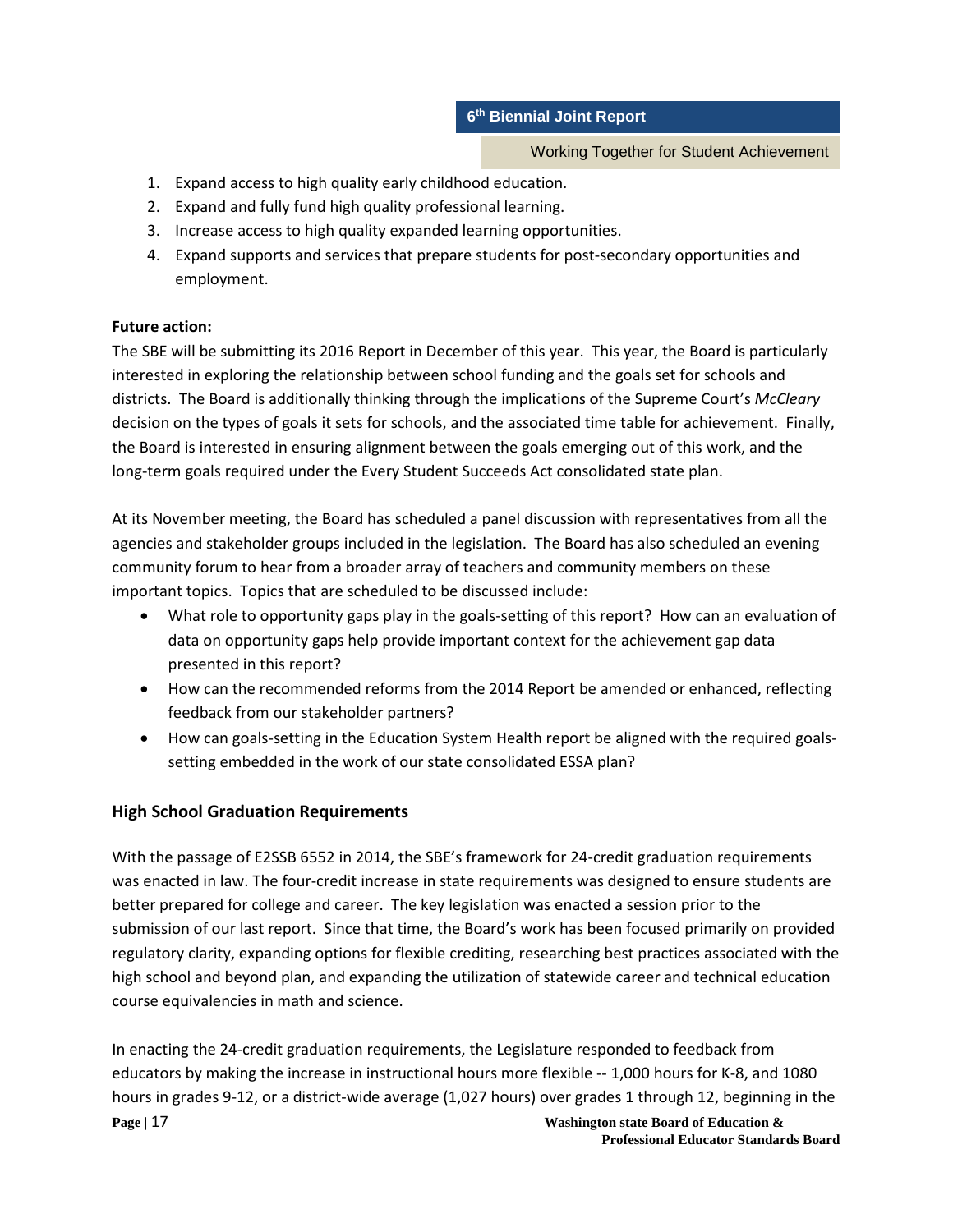Working Together for Student Achievement

2015-2016 school year. The legislation also redirected funds to guidance counselors, materials and operating costs, and funding lab science classes.

The SBE approved rules to implement the legislation, which, among other things, detail the revised credit requirements, define the process for choosing the third credits of math and science, and describe the High School and Beyond Plan as a locally determined process through which students set and revise goals and plans.

The implementation of the revised requirements does pose some potential challenges. In addition to the increase in graduation requirements, the class of 2019 will also be the class that transitions to the Common Core Standards based assessment, the SBA. This will require professional learning for teachers to help support students to these higher standards and for counselors and other advising staff to guide students through the new requirements. The Board assembled a portfolio of tools and resources to help districts through this transition. The SBE partnered with OSPI, ESDs and educators across Washington to offer workshops to administrators implementing the new graduation requirements. More than 400 people participated in the half-dozen workshops held across the state in early 2016.

Topics addressed included:

- 24-Credit Graduation Requirements: Background, Challenges, Flexibility
- Credit Retrieval and Competency-Based Crediting
- Communication
- Counseling/High School and Beyond Plans/Personalized Pathway Requirements

# **CTE Course Equivalencies**

CTE equivalency credits, CTE courses that meet core subject graduation requirements, have been recognized and encouraged by the Legislature since 2006 (SHB 2973, Chapter 113, Laws of 2006). RCW 28A.230.097 requires that each "high school or school district board of directors shall adopt course equivalencies for career and technical high school courses offered to students in high schools and skill centers."

Legislation enacted in 2014, E2SSB 6552, increased the responsibility of districts to provide students access to CTE course equivalency credit. Course equivalencies are CTE courses identified as meeting academic core subject graduation requirements. The bill directed the OSPI to develop course frameworks from a list of CTE courses equivalent to core math and science subject graduation requirements. The legislation further directed that, "The office shall submit the list of equivalent career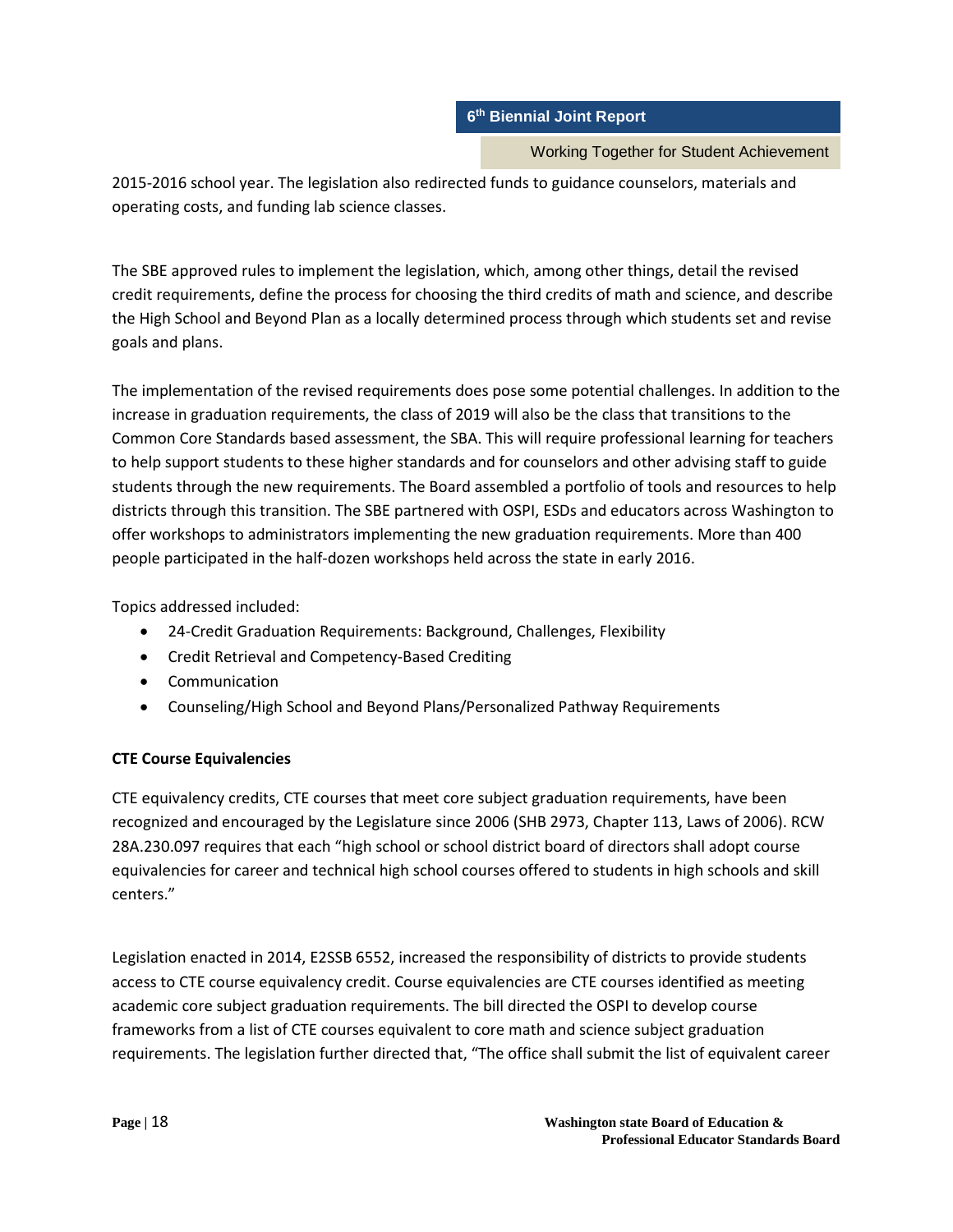### Working Together for Student Achievement

and technical courses and their curriculum frameworks to the state board of education for review, an opportunity for public comment, and approval."

An SBE legislative priority for 2014 was to expand CTE math and science course equivalencies, and the Board supported the actions of the Legislature to expand math and science course equivalencies through E2SSB 6552. The bill increased the opportunities for students to access course equivalencies by mandating that in addition to any locally established course equivalencies, each district offer at least one math or science equivalency from the approved list of statewide equivalencies. A waiver from the requirement to offer at least one of the courses from the approved list of statewide equivalencies is available to districts with fewer than 2,000 students. The SBE adopted rules on this waiver in July 2014. As of April 2016 no district had applied for such a waiver.

CTE programs and courses are characterized by:

- Alignment with proven workforce needs.
- Alignment with industry standards.
- Advisory committees of industry representatives.
- Teachers with substantial work experience in their teaching assignment.
- A curriculum framework: a document that describes the state core content standards, industry standards, and leadership and employability skills associated with the course. Frameworks are reviewed annually by program advisory committees and by OSPI program supervisors.

In May 2015, the SBE approved 21 CTE course equivalency frameworks. Frameworks considered for approved by the Board this year would be the second group of statewide CTE course equivalency frameworks.

# **Future action:**

In May of 2016, the Board anticipates receiving another round of proposed math and science course equivalencies for consideration. Additionally, the Board, with OSPI, may consider modifications to the existing statutory language to enhance districts ability to implement statewide course equivalencies in other subjects, or in other ways.

# **Student Assessments**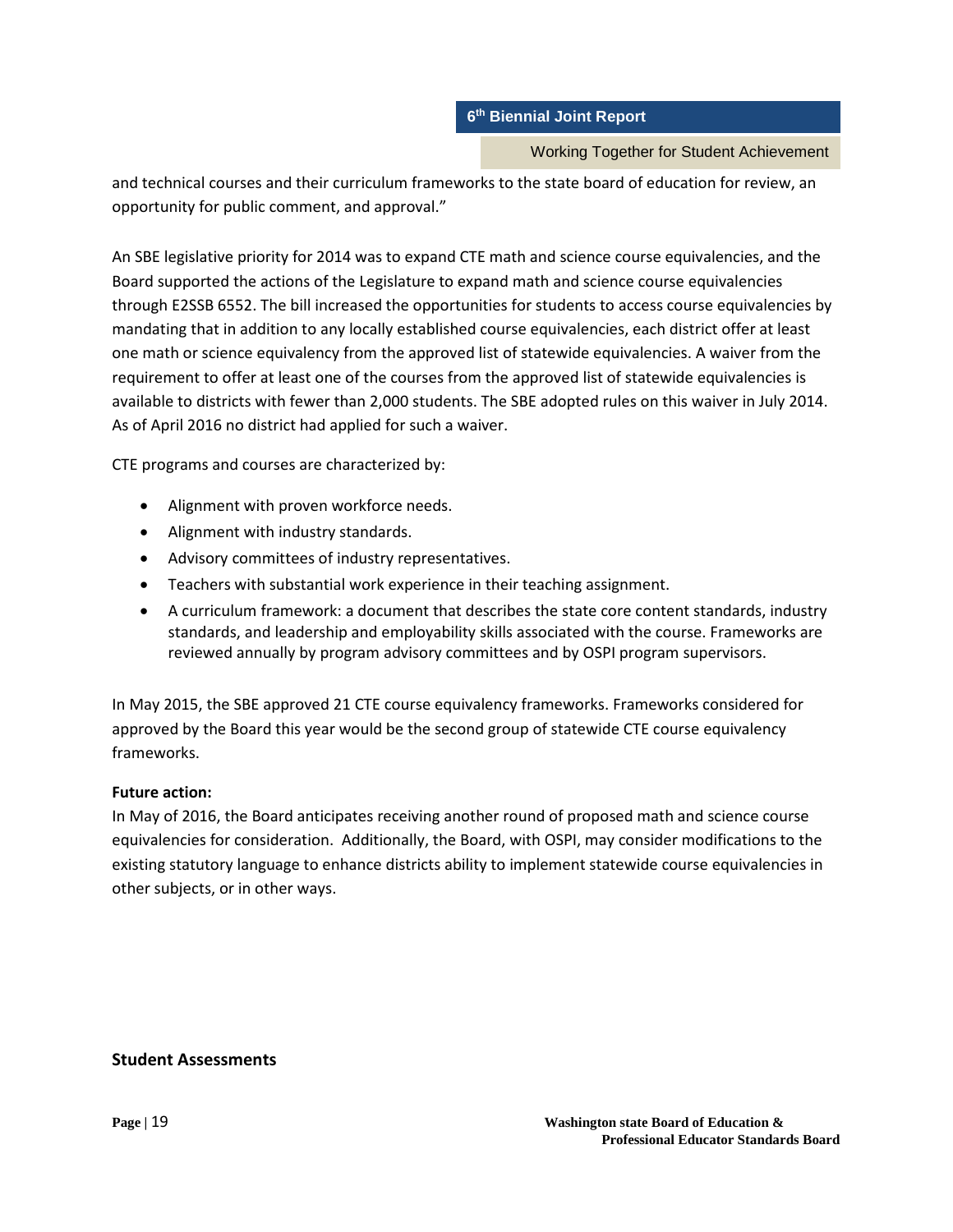### Working Together for Student Achievement

As part of the Board's role in setting high school graduation requirements, the Board has a series of responsibilities associated with setting score requirements and streamlining the assessment system. This role has been important over the past two years, as the state has embarked on a transition to the new Smarter/Balanced assessments aligned with Common Core standards.

The SBE is required by law to identify the scores high school students must achieve to meet standard on statewide student assessments [\(RCW 28A.305.130\(4\)\(b\)\),](http://apps.leg.wa.gov/rcw/default.aspx?cite=28A.305.130) including assessments that students must pass to earn a Certificate of Academic Achievement. A Certificate of Academic Achievement (CAA) is required for graduation and is awarded to students who meet standard on high school state assessments identified by the Legislature [\(RCW 28A.655.061\)](http://apps.leg.wa.gov/rcw/default.aspx?cite=28A.655.061).

Table 1 summarizes the assessed subjects required for high school graduation from 2008 to 2019 and beyond, and highlights the transition from assessments in reading and writing to a comprehensive assessment in English language arts. For the Classes of 2008 to 2015, high school assessments required for graduation were in reading, writing and math. A science assessment, currently biology, is required for graduation for the Class of 20[1](#page-19-0)7 and beyond<sup>1</sup>. For the Class of 2019 and beyond the assessed subjects are English language arts, math and science.

The Common Core State Standards for English language arts and math were adopted in Washington in 2011. The adoption of new standards required the implementation of new state assessments aligned to the standards. The first full administration of the Smarter Balanced assessments was in spring 2015 and the second was this past spring of 2016. The Smarter Balanced assessment in English language arts replaces the High School Proficiency Exams (HSPE) in reading and writing, and the Smarter Balanced assessment in math replaces End-of-Course (EOC) math exams.

| Classes of 2008 to<br>2015 | Class of 2016      | Class of 2017      | Class of 2018       | Class of 2019 and<br>beyond |
|----------------------------|--------------------|--------------------|---------------------|-----------------------------|
| Reading                    | Reading and        | Reading and        | Reading and         | English Language            |
|                            | Writing or English | Writing or English | Writing or English  | Arts                        |
| Writing                    | Language Arts      | Language Arts      | Language Arts       |                             |
| Math                       | Math               | Math               | Math                | Math                        |
|                            |                    | Science (biology)  | Science (possible   | Science (possible           |
|                            |                    |                    | transition to       | transition to               |
|                            |                    |                    | comprehensive       | comprehensive               |
|                            |                    |                    | science assessment) | science assessment)         |

# **Table 1: High School Subjects Assessed as Part of the Certificate of Academic Achievement**

<span id="page-19-0"></span> $1$  The state will transition to a comprehensive high school science assessment, once it has been developed and the Legislature has approved it [\(RCW 28A.655.068\)](http://app.leg.wa.gov/RCW/default.aspx?cite=28A.655.068).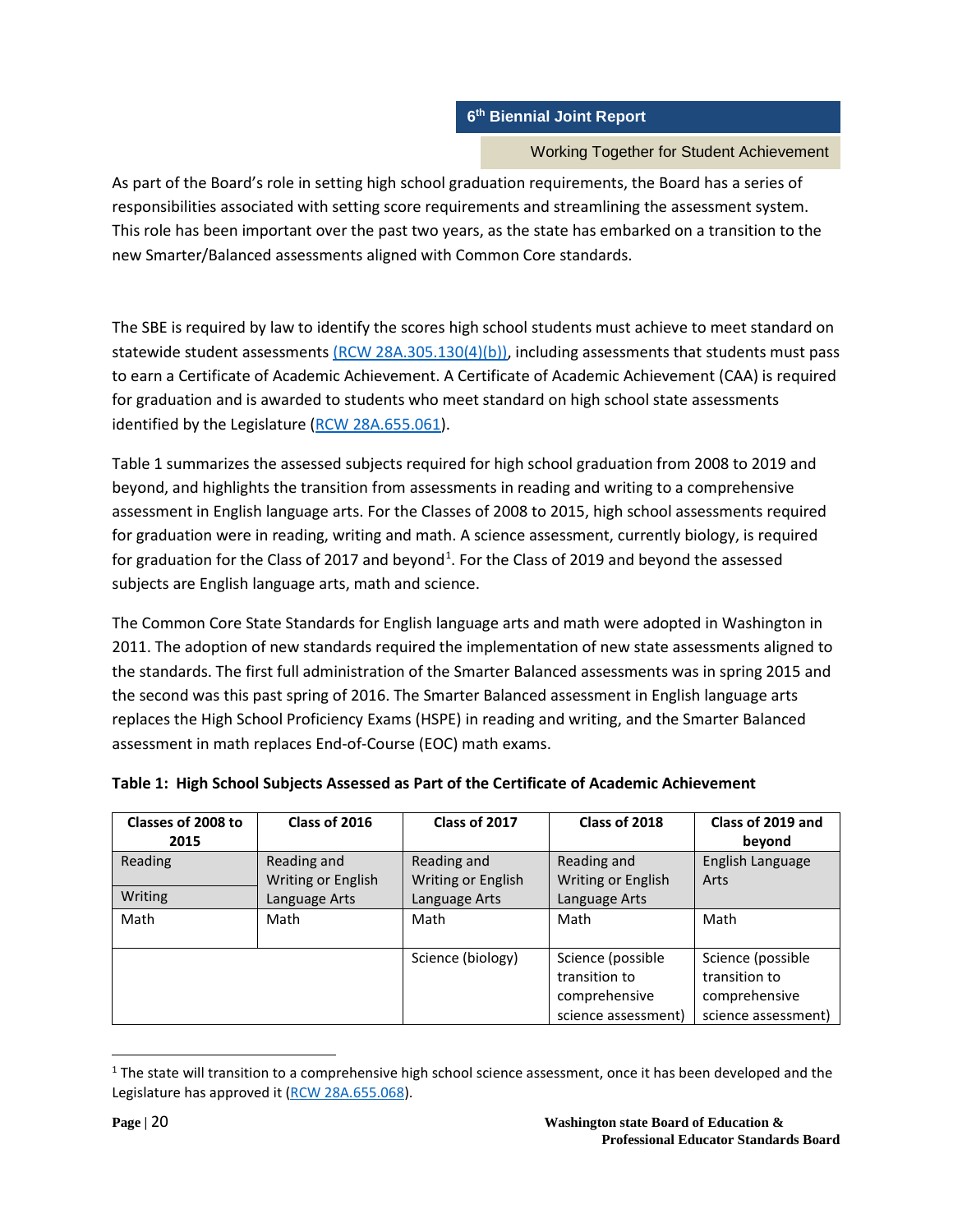Working Together for Student Achievement

The full transition to the new assessments will take place over several years, and will particularly affect the Classes of 2016, 2017 and 2018. Students in these classes will have additional assessment options to earn a Certificate of Academic Achievement (CAA), but may be required to test in one more grade than previous or subsequent classes. For example, some students in the Class of 2017 are likely to have taken a math EOC in their 9<sup>th</sup> or 10<sup>th</sup> grade, and also the Smarter Balanced math test in 11<sup>th</sup> grade. Table 2 summarizes how most students will meet the high school assessment requirements. For two transition year classes, 2017 and 2018, there will be interim exit exams. These exams, like the Smarter Balanced assessments, are aligned to the new standards. Unlike the Smarter Balanced assessments, the interim exams are EOCs and not comprehensive exams.

# **Table 2: Exit Exams in English language arts and Math That Most Students Will Use to Demonstrate Meeting Standard**

| Class of:                | 2015                         | 2016        | 2017                         | 2018            | 2019                     |
|--------------------------|------------------------------|-------------|------------------------------|-----------------|--------------------------|
|                          | Former WA Learning Standards |             | <b>Common Core Standards</b> |                 |                          |
| English<br>language arts | <b>HSPE</b>                  | <b>HSPE</b> | $\blacktriangleright$ SB     | <b>SB</b>       | <b>SB</b>                |
| Math                     | <b>EOC</b>                   | EOC         | EOC EXIT                     | <b>EOC EXIT</b> | $\blacktriangleright$ SB |

**HSPE**-Reading and Writing High School Proficiency Exam

**SB**-Smarter Balanced Assessment

**EOC**-Math Year 1 and Math Year 2 End-of-Course Assessments aligned to the former Washington math learning standards **EOC EXIT**-Math Year 1 and Math Year 2 End-of-Course Assessments aligned to the new Washington math learning standards, the Common Core State Standards. These assessments are for use during the transition period to the new assessments.

◆ Tests for which the SBE established graduation scores at the August 2015 meeting.

### **Alternatives to Assessments Required for Graduation**

The law [\(RCW 28A.655.061](http://apps.leg.wa.gov/rcw/default.aspx?cite=28A.655.061) and [RCW 28A.655.065\)](http://apps.leg.wa.gov/RCW/default.aspx?cite=28A.655.065) specifies several alternatives to statewide standardized tests required for graduation. These alternatives provide students the opportunity to earn a CAA and meet the assessment graduation requirements. (Students receiving Special Education services have multiple assessment options for earning a Certificate of Individual Achievement, CIA.) CAA alternatives must be "comparable in rigor" to state assessments [\(RCW 28A.655.065\)](http://apps.leg.wa.gov/RCW/default.aspx?cite=28A.655.065). The alternatives include:

- Collections of Evidence
- Grade Point Average Comparison
- College Admission Tests (SAT and ACT)
- Advanced Placement Tests
- International Baccalaureate Tests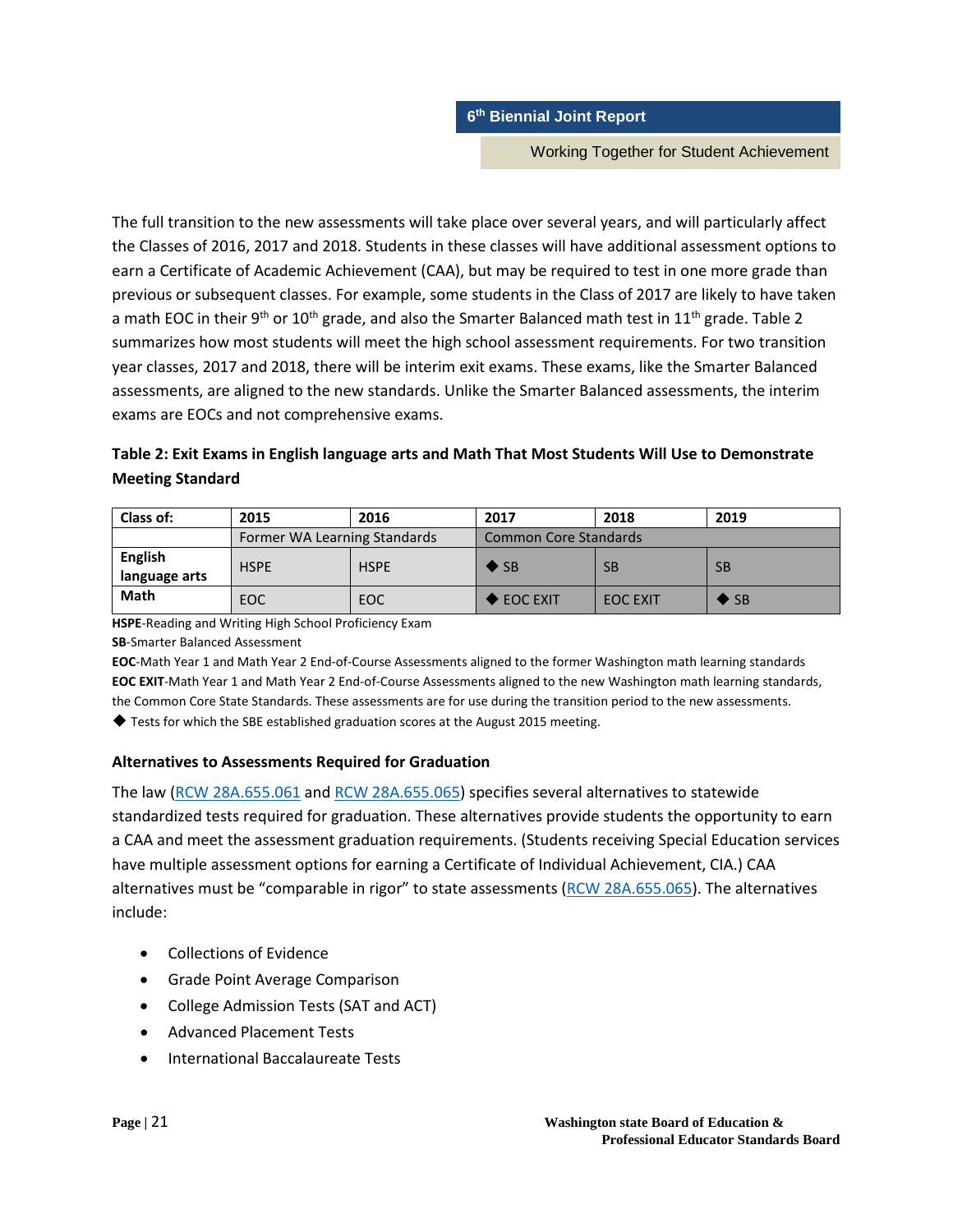### Working Together for Student Achievement

In August, 2016, the SBE adopted graduation scores for new Collections of Evidence (COE) assessments in English language arts and math that are aligned to Common Core Standards. A COE is a set of work samples prepared by the student with instructional support from a teacher. Students prepare the work samples under supervision of an educator, using state guidelines for preparing and submitting the collection. COEs are scored at the state level. More information about COEs is available on the OSPI Graduation Alternative[s Collections of Evidence webpage.](http://www.k12.wa.us/assessment/GraduationAlternatives/CollectionofEvidence.aspx)

The SBE also adopted new graduation scores on the ACT and SAT. The Board adjusted the ACT English language arts graduation score because the change from the HSPE reading and writing tests to the Smarter Balanced English language arts assessment required it. The SAT college admissions test and scoring changed in spring 2016 and this change compelled establishing new graduation scores for the SAT. SBE approved a new graduation score on the SAT for the Class of 2016 only, for reading, writing and math, and adopted graduation scores on the SAT for the Class of 2017 and beyond, for English language arts and math. New Washington graduation scores were necessary for the SAT because the SAT test and scoring was redesigned, and because of the change in Washington from assessing reading and writing to English language arts. Additional information about ACT and SAT as graduation alternatives is available on OSPI's Graduation Alternatives [College Admission/AP/IB webpage.](http://www.k12.wa.us/assessment/GraduationAlternatives/Equivalency.aspx)

Taken together, the State Board of Education believes these initiatives are grounded both in our statutory responsibilities, but also our broader goal to advocate for every child to meet the goals of basic education, as outlined in statute. We have worked with our peer agency, the Professional Educator Standards Board, to identify areas of common interest in furtherance of these broad goals. What follows is an overview of the critical work PESB is currently undertaking, and, at the end, a set of recommendations that reflect the common goals of our two respective organizations.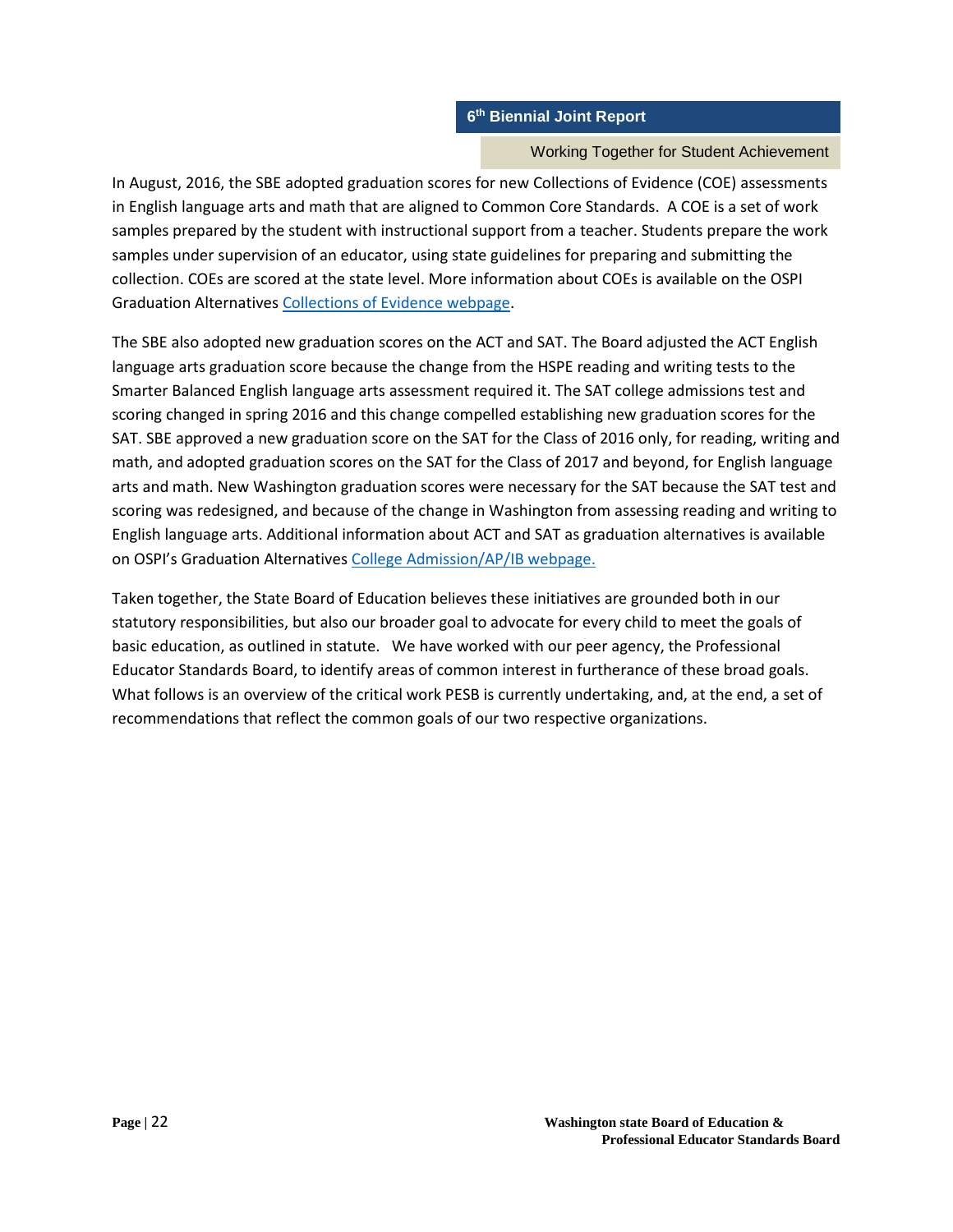Working Together for Student Achievement

# **PROFESSIONAL EDUCATOR STANDARDS BOARD INITIATIVES**

# **Establishing more rigorous and relevant standards, calibrated along the entire certification and career continuum and ensuring culturally competent professional practice and integration of Science, Technology, Engineering and Mathematics (STEM)**

In our 2012 report, we outlined our collaboration with the Achievement Gap Oversight and Accountability Committee (now the Educational Opportunity Gap Oversight and Accountability Committee), OSPI, the NW Educational Laboratory and numerous experts and stakeholder group representatives that produced a report and recommendations that led to PESB adoption of new standards reflecting culturally competent professional practice along the entire career continuum. Preparation programs are now required to produce evidence of how their candidates are meeting these standards through program review, required data reporting, and a variety of candidate assessments, including the new statewide preservice performance assessment, the edTPA, discussed in greater detail in the next section. These revisions are helping ensure that pre-service, beginning teachers (years 1-3), professional teachers (years 3-5) and career teachers (5+ years) as well as administrators and educational staff associates meet standards that reflect cultural competence, with a particular emphasis on competencies in language acquisition. With our rapidly changing student demographics in Washington State, the ability to support English Language Learners must be a part of the knowledge and skill expectations for all educators.

What the PESB is observing from early results on the edTPA preservice performance assessment and from our program site reviews is that cultural competency is an area where programs continue to struggle. The PESB has directed additional support and technical assistance toward program change in practices to reflect the new standards. In 2015-16, the PESB assembled a technical assistance team that facilitated seven day-long trainings for preparation program faculty, aimed at building cultural competency and the ability of programs to attract and retain diverse candidates. Detailed information about this training may be found here - [http://pathway.pesb.wa.gov/current-educators/equity-training.](http://pathway.pesb.wa.gov/current-educators/equity-training)

Supportive of improvement in this area is increasing the diversity of faculty, future educators, and the clinical experiences for future educators. For the most part, however, our colleges of education are less diverse than the rest of the institution in which they reside. This is a common picture nationally. The PESB produced the report, *[Best Practices and Successful Programs: Improving Recruitment and](https://docs.google.com/a/pesb.wa.gov/viewer?a=v&pid=sites&srcid=cGVzYi53YS5nb3Z8ZnV0dXJlLXRlYWNoZXJzfGd4OjI2MGZkZGNlYzk5MzIwOTU)  [Retention of Underrepresented Populations,](https://docs.google.com/a/pesb.wa.gov/viewer?a=v&pid=sites&srcid=cGVzYi53YS5nb3Z8ZnV0dXJlLXRlYWNoZXJzfGd4OjI2MGZkZGNlYzk5MzIwOTU)* that highlights specific strategies in education and other fields that have shown success in recruiting greater diversity to the profession. This best-practice report is paired with two additional reports *[Recruiting Diverse Teachers: Washington Demographics Report](https://docs.google.com/a/pesb.wa.gov/viewer?a=v&pid=sites&srcid=cGVzYi53YS5nb3Z8ZnV0dXJlLXRlYWNoZXJzfGd4OjZkYjBjOWZiODllZWExNGE)*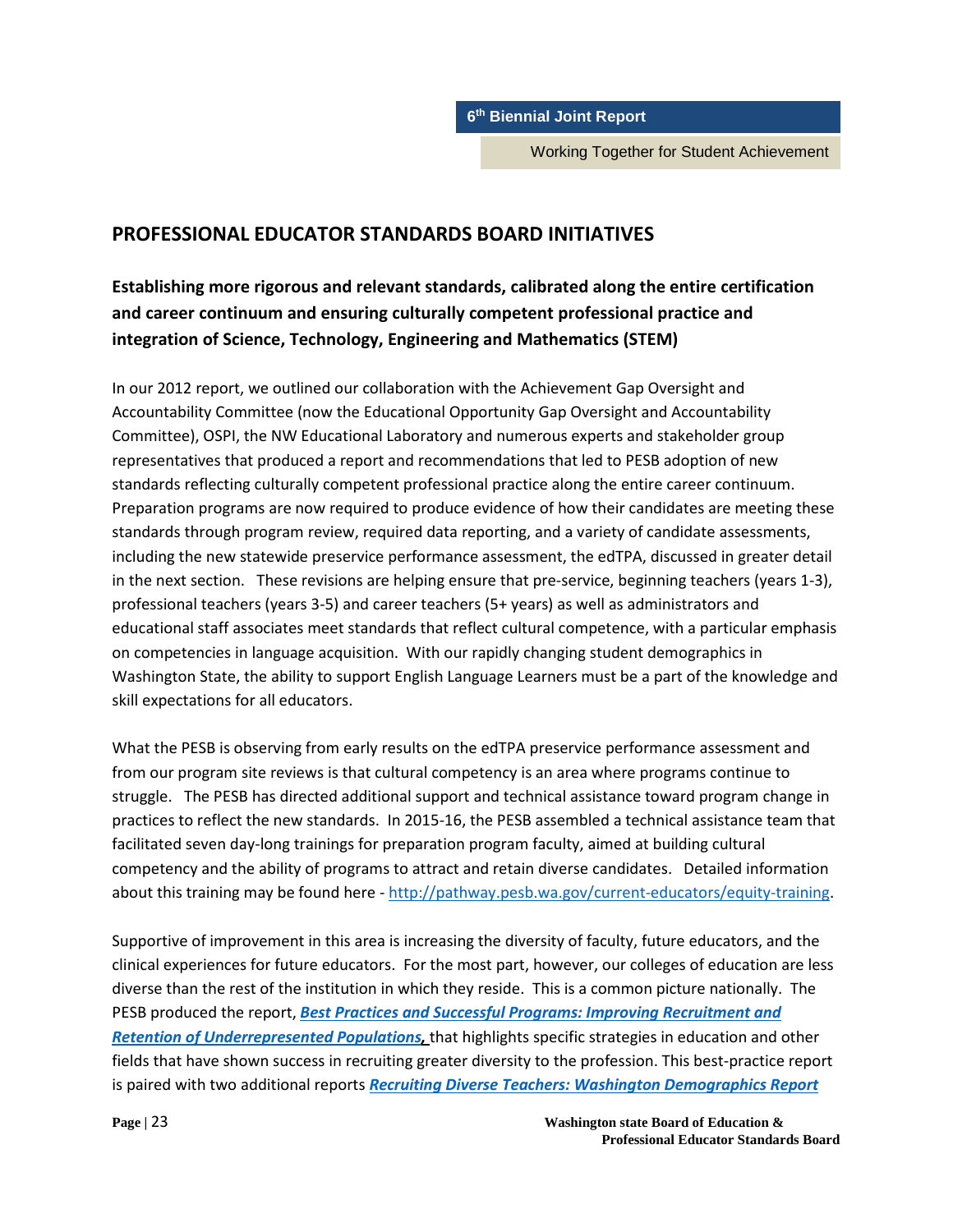### Working Together for Student Achievement

and *[Recruiting Diverse Teachers: College Self-Assessment Tool,](https://docs.google.com/a/pesb.wa.gov/viewer?a=v&pid=sites&srcid=cGVzYi53YS5nb3Z8ZnV0dXJlLXRlYWNoZXJzfGd4OjIyZjAyZTQ1NjA1YzdlOTk)* that provide the current picture in Washington and provide Washington preparation programs with a means to assess their own efforts and formulate strategies for improvement. This self-assessment of teacher preparation program recruitment efforts reinforces stronger ties to districts prioritizing student support services and targeted outreach to diverse communities. Building on these reports and our facilitation of their use by programs, in the next year the PESB will produce a Bright Spots report, highlighting best practices by programs in these areas in order to facilitate peer-to-peer continuous improvement.

Our 2014 report focused on alignment of knowledge and skill expectations for teachers with the Common Core and Next Generation Science standards for students and integration of STEM. Further reinforcing the importance of integrated STEM instruction, the 2015 Legislature requested the PESB develop an endorsement for teachers of Computer Science that not only ensures adequate and appropriate computer science content, but also facilitates dual endorsement of teachers in computer science and other STEM-related subject areas, like math and science. With input from a task force assembled by the PESB to comply with this request, the PESB exceeded the request of the Legislature, in finding that not only a secondary-level endorsement in computer science is necessary to support this policy goal, but that foundational computer skills like coding begin in elementary grades, and thus directed the creation of computer science specialty endorsement appropriate for elementary grades.

# **Ongoing Updates to Standards – Alignment with National to Ensure Relevance, Rigor and Reciprocity.**

In the past, the PESB updated knowledge and skill standards for teachers on a regular cycle, or in response to legislation addressing particular subject matter (e.g. STEM). In 2016 the PESB adopted a schedule of ongoing standards review and revision to align with national content and role-specific organizations. Increasingly, states are choosing to align standards to those of national subject area or role-specific organizations, which typically undergo a rigorous process of development based on relevant research, and to ensure greater similarities among state expectations to facilitate interstate reciprocity of credentials.

# **"Refreshing" the knowledge and skills of experienced educators**

One challenge to the PESB's ongoing update of standards for beginning teachers is that we are seeing increasing anecdotal evidence of teachers exiting programs with new knowledge and skill competencies their more experienced peers did not gain during their preparation. For new knowledge and skills acquired in preparation programs, such as STEM integration, cultural competency and language acquisition, to persist, new teachers need school environments and mentoring support that model and support these practices. The professional development challenge for our veteran teaching force is enormous, but without it our improved preparation efforts are undermined.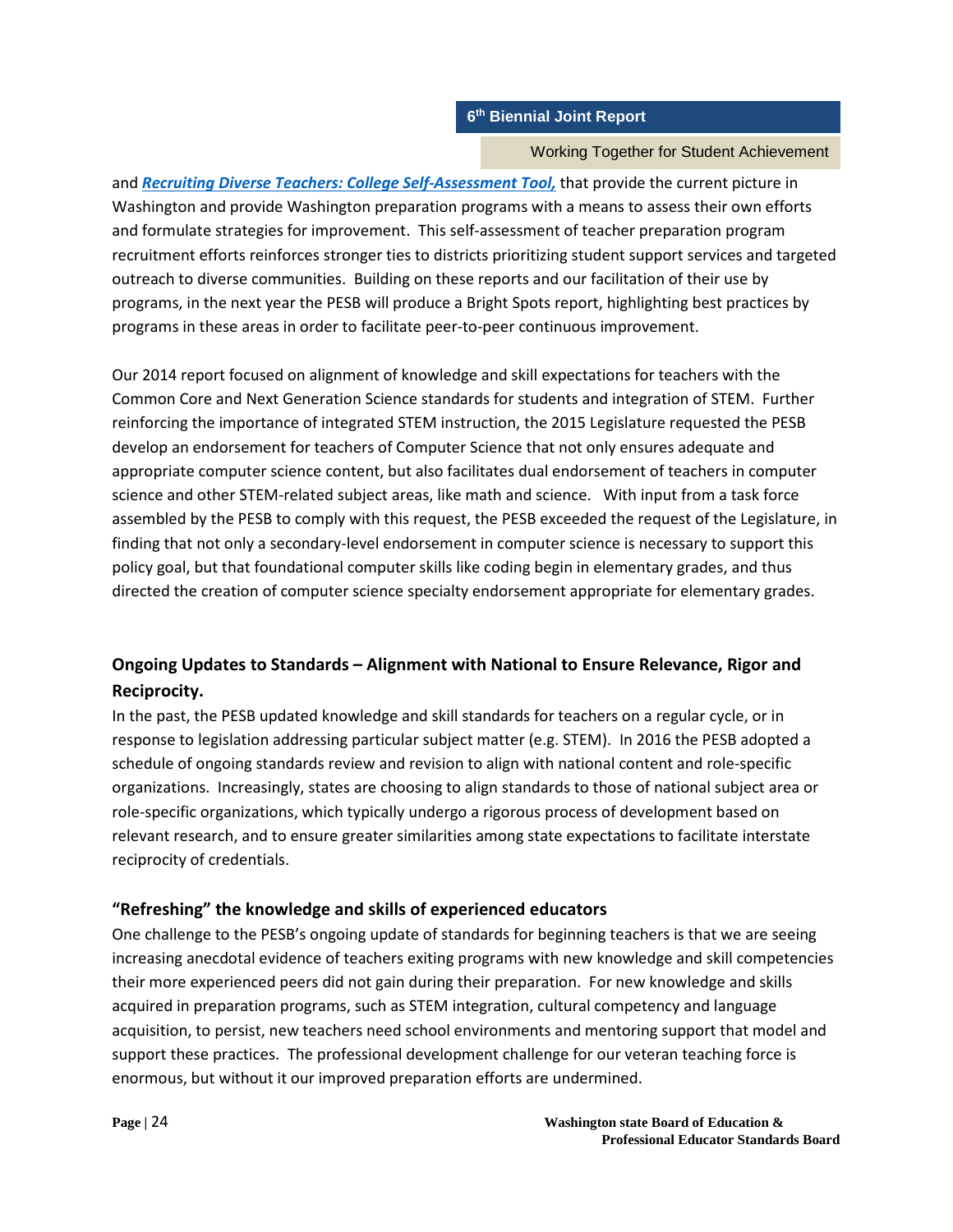#### Working Together for Student Achievement

The PESB is striving to influence this situation through our responsibility for continuing education and certificate renewal. The career benchmarks on which teachers are required to base their continuing education incorporate updated knowledge and skills competencies, identified through research and best practices, as they are adopted. But given the very broad range of possible topics on which teachers may appropriately focus their continuing education, and the importance of allowing them to select an area relevant to their particular needs and situation, it is difficult to specify and obligate all veteran teachers refresh their skills in all of these areas. Two policy initiatives of the PESB aim influence their focus: Professional Growth Planning and Microcredentialing / Badging.

Professional Growth Plans are the now the vehicle by which all teachers and principals renew their second tier, professional, certificates. Self-assessing their strengths and areas of needed growth against PESB career-level benchmarks, educators identify the professional growth activities that will address their growth needs and how they will demonstrate growth. Educators further have the option to combine their growth activities for their focused evaluation with their Professional Growth Plan for certificate renewal. Alignment of the expectations between systems of certificate renewal and job evaluation at this level are helping ensure relevance to the changing skills demanded of educators.

In addition, focus of professional growth can be influenced by access to opportunities, cost and quality; factors that have been a challenge in our past, traditional system of clock hour-drive continuing education.

The concept of badging/microcredentialing meets important quality and incentive criteria for continuing education. This new innovative movement is being used by other states, school districts within and outside of Washington, professional organizations, state level agencies, as well as non-professional organizations (e.g. Fitbit). The use of these badges have allowed for better tracking and accountability at high and low stakes matters in a much more efficient and portable manner than paper trails. Badging is a digital token awarded to individuals that have mastered a skill or completed project or performance based tasks. The range of the task can be as simple as attending a staff meeting, or a specific conference to completing a task similar to what is required in the edTPA or ProTeach assessment. The badge is earned by completing a stack or stacks. The stack is similar to a course concept. Individuals can complete several badges to which can lead to a microcredential. The microcredential is similar to a credential. It just means the individual has completed enough stacks to "level up" to a microcredential.

PESB has contracted with BloomBoard to conduct a multi-district pilot through which teachers will complete online learning modules leading to microcredentials related to cultural competency. The Board's goal is to scale up to statewide provision of microcredentials / badging with particular focus on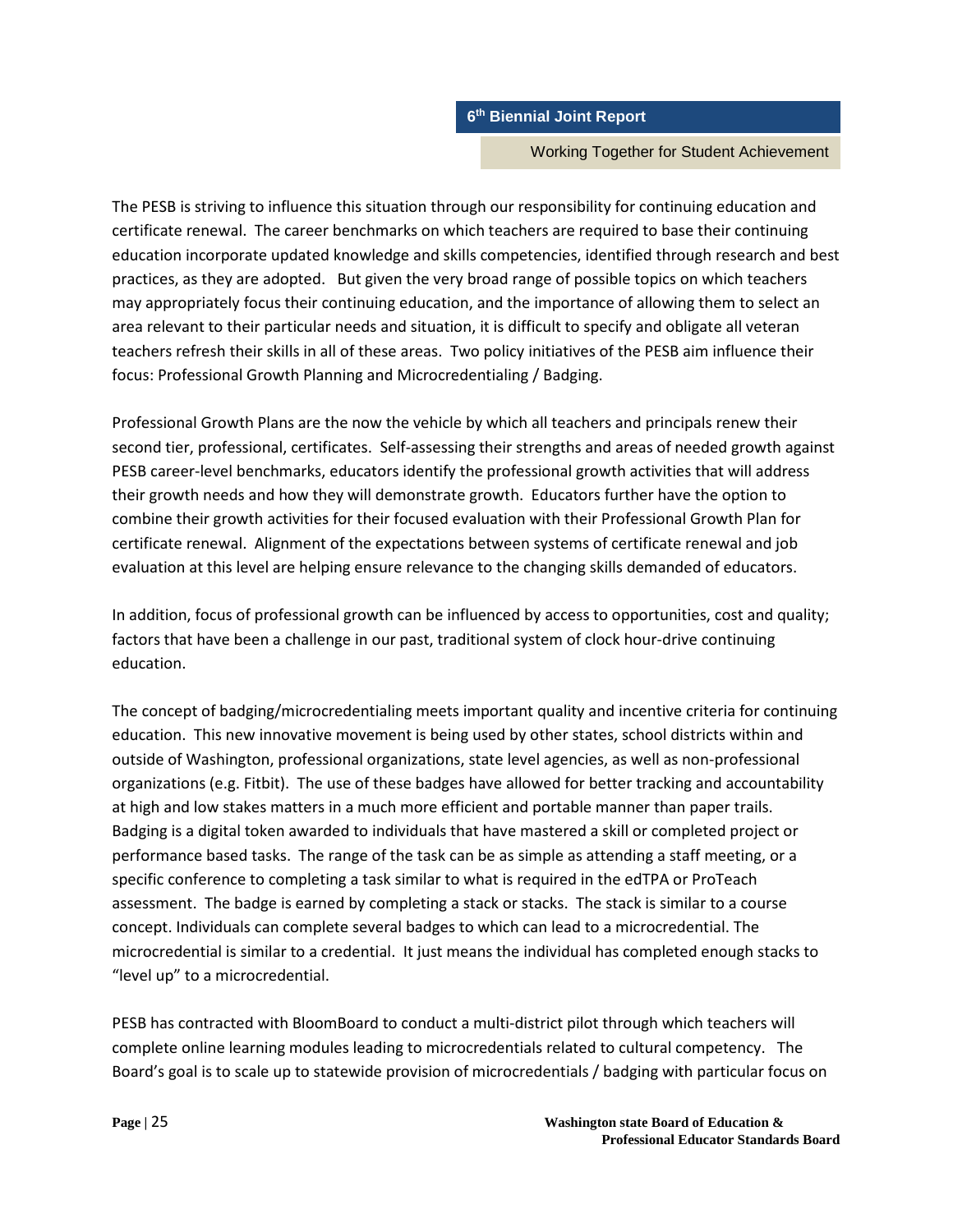Working Together for Student Achievement

newer areas of knowledge and skill competencies to support veteran educators refreshing their knowledge and skills.

# **Implementing high-stakes measures of teacher effectiveness**

Establishing standards is foundational work that sets expectations. But they are relatively meaningless without valid and reliable way to assess their attainment. Fortunately, Washington continues to lead the nation with assessments that require demonstrated effectiveness in order for Washington teacher preparation program completers to earn their entry-level (residency) certificate, and for teachers to earn their second-tier (professional) certificate. Key components of ESHB 2261 and SSSB 6696 was a mandate to the PESB to create two new, high-stakes teacher performance assessments: one as a culminating assessment required for completion of teacher preparation, and the other a requirement to for achieving professional certification and continued license to practice.

# **Preservice Teacher Performance Assessment (edTPA)**

Following three years of piloting, the edTPA became a requirement for successful completion of a teacher preparation program in Washington State in January 2014. The edTPA serves as both a required demonstration of teaching effectiveness prior to certification and as a key accountability measure related to teacher preparation program quality. Washington was the first state to implement this national assessment now administered in 38 states, 16 of which have formally adopted it as part of their teacher preparation / licensure system. As a multi-state assessment it provides state licensing Boards like the PESB greater confidence in awarding certificates to prospective teachers from other states. It also allows us to compare performance of both our preservice candidates and preparation programs to those in other states.

Previous year's report and the PESB website contain detailed information about the substance and key features of the edTPA. Essential components are -

- Portfolio-based, subject-specific assessment akin to the NBPTS assessment of in-service teachers
- Relies on scoring: 1) videotapes of teacher candidates teaching three to five lessons; 2) lesson plans; 3) student work samples and evidence of student learning; 4) reflective commentaries by the candidate
- A candidate's summative score is based on 15 rubrics, each scored on a 1-5 scale; rubrics equally weighted so summative score (with no incomplete subscores) can range from 15 to 75. There are 3 sub-components: "Planning," "Instruction," and "Assessment" WA also has a  $4<sup>th</sup>$  subcomponent, "Student Voice," which is not used for high-stakes purposes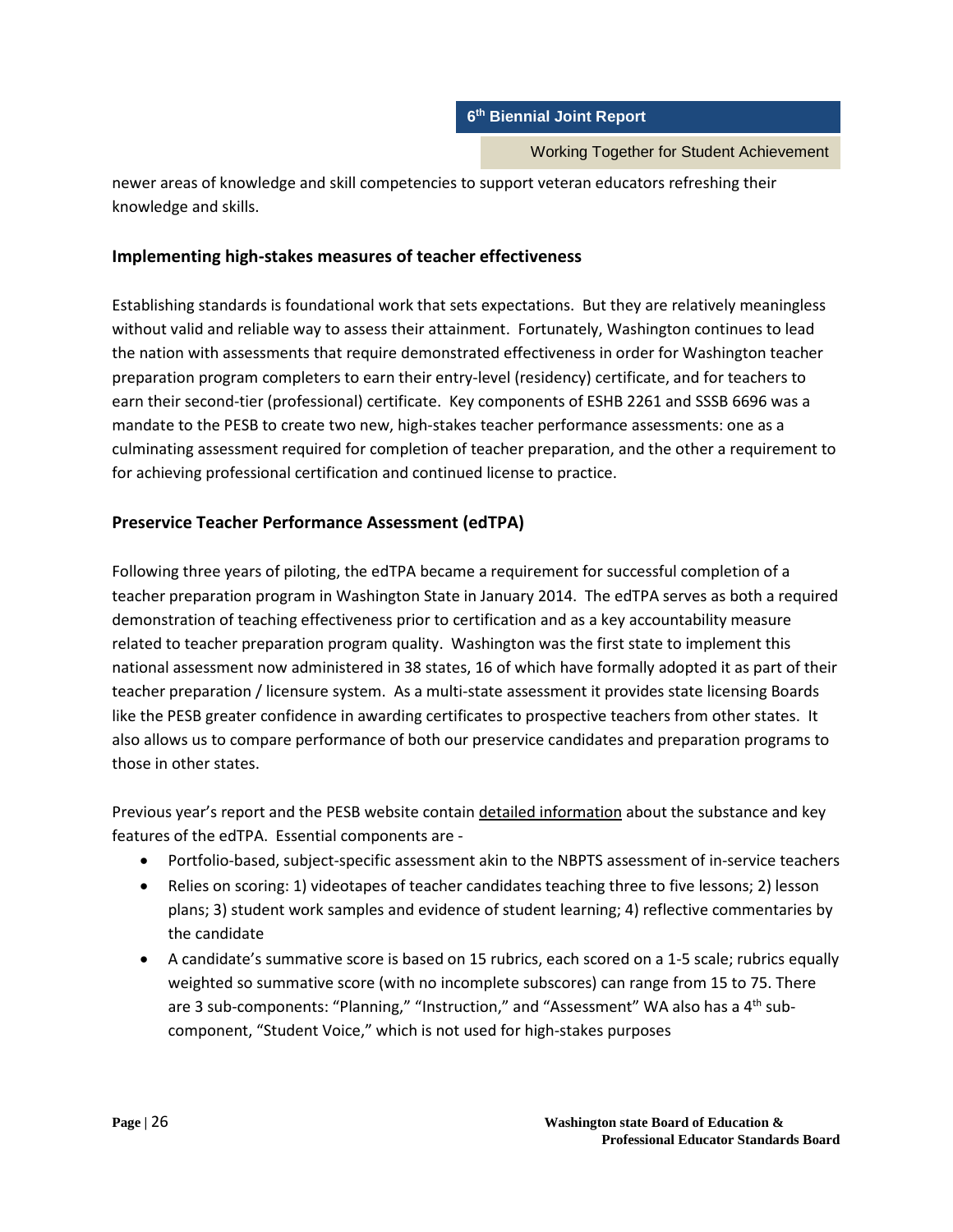Working Together for Student Achievement

The PESB'[s data site](http://data.pesb.wa.gov/knowledge/edtpa) contains edTPA performance data system wide as well as by preparation program. There are number of questions of interest to the PESB and other state policymakers related to this required assessment.

- Does candidate performance on the edTPA correlate with their performance in the classroom once a newly-certified teacher?
- Does edTPA affect the classroom practice of teachers directly via the process of completing the assessment, or indirectly by influencing the training provided by teacher preparation programs?
- Does edTPA prevent low-performing teacher candidates from receiving a credential?
- Does edTPA affect the likelihood of getting a teaching job?

A University of Washingto[n study](http://www.caldercenter.org/publications/evaluating-prospective-teachers-testing-predictive-validity-edtpa) released in May of 2016 provided some early insights into some of these questions for Washington State specifically, adding to the body of research assembled by the assessment developers.

In terms of whether edTPA performance predicts participation in Washington State's public school teacher workforce, the study found that both passing status and continuous scores are highly predictive of the probability that a teacher candidate is employed the following year in the state's public teaching workforce. In terms of whether edTPA performance predicts teacher effectiveness, the evidence is mixed. Changes in edTPA performance provide a signal of future teaching effectiveness in mathematics (in some specifications), but are not statistically significant in reading. The study authors as well as edTPA developers agree that additional study and deeper examination of performance on specific aspects of the assessment is needed.

No study has yet addressed the question related to the "educative" value of the edTPA; that is the degree to which it changes / improves practice by both preservice candidates and preparation programs. Anecdotally the PESB hears from new teachers and their employing districts that what is required of new teachers in evaluation frameworks and in our second tier certification portfolio assessment in terms of documenting student-based evidence, analyzing student data, and other key competencies feels familiar to them because of the foundation of skills acquired via the edTPA. In that regard the PESB is hopeful that the edTPA contributes to building a solid foundation of professional practice at the preservice level that leads to a strong continuum of career-long development.

**Page |** 27 **Washington state Board of Education &** Many of the significant challenges in implementing the edTPA are purposeful drivers. For example, more than ever, we rely upon districts to help us ensure high quality placements of individuals who represent their future workforce. Tight partnerships between districts and preparation programs benefit candidate and district alike. Research also concludes significant benefits to student learning and veteran teacher professional development when preservice teacher field experiences are well integrated. We believe the edTPA supports both of these benefits and will work with Washington

**Professional Educator Standards Board**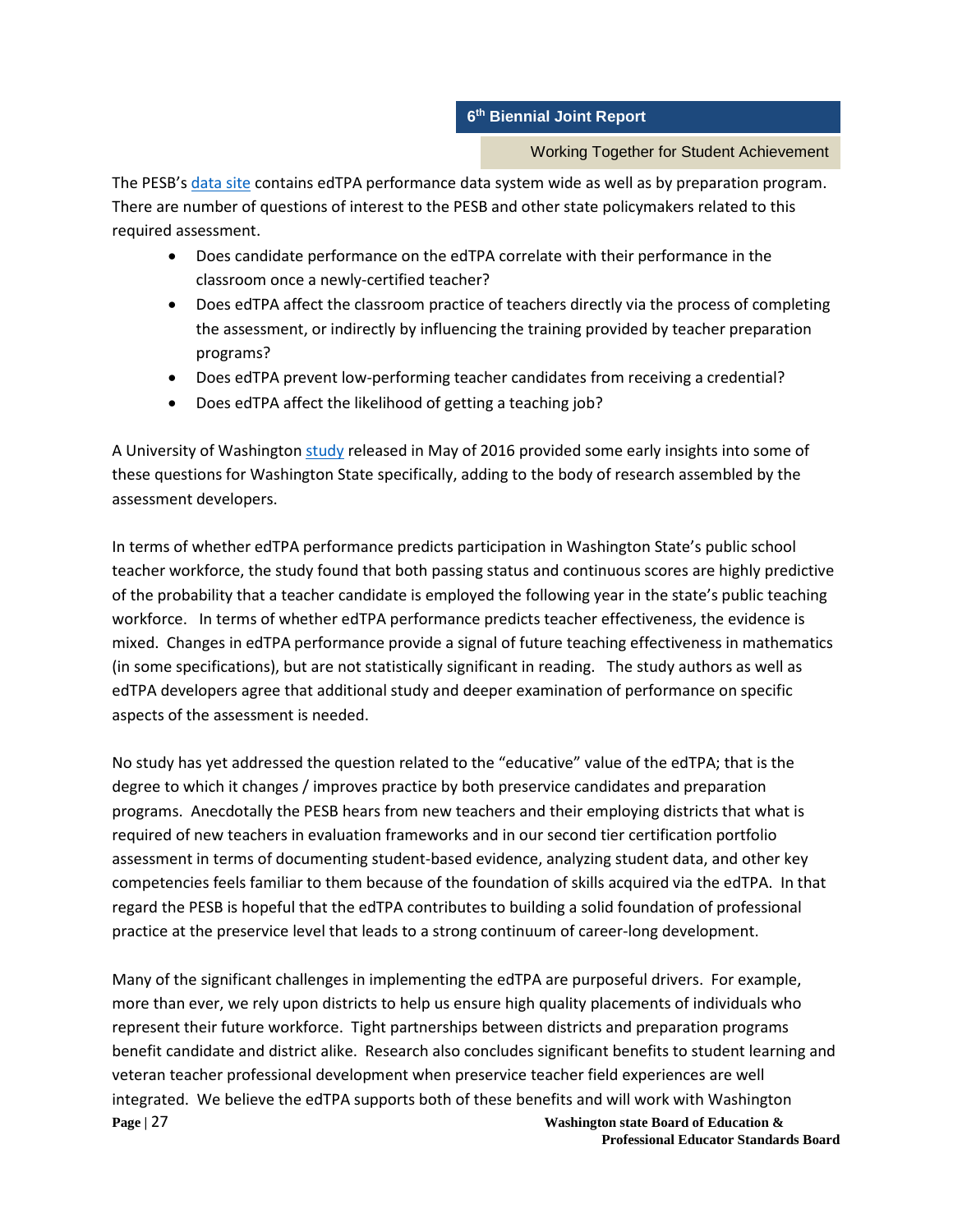### Working Together for Student Achievement

school districts and teacher preparation programs to strengthen partnerships that focus on both producing teachers that have demonstrated they are ready to be effective in Washington classrooms and positively impact learning by all students. Too often, school districts look at student teachers as "guests" in their building, without consideration of how their presence could contribute to that building's school and student learning improvement. This is ironic in that most teachers get their first job in the district, and almost half in the actual school, where they did their student teaching. So in addition to supervising teachers needing solid understanding of the newer competencies required of our preservice candidates, the practices of our building and district administrators must reflect awareness of and planning for the role of preservice candidates as contributors to school and student learning and as likely future employees.

# **Second-Tier Portfolio Assessment – the ProTeach Portfolio**

Since September 2011 the ProTeach Portfolio has replaced higher education-based program completion as the means by which teachers gain their professional certificate.

|               | Previous Higher Education<br>Credit / Course Based | ProTeach Portfolio                                                                                                                                                                            |
|---------------|----------------------------------------------------|-----------------------------------------------------------------------------------------------------------------------------------------------------------------------------------------------|
| Quality       | Highly variable                                    | Research-proven predictive validity - higher<br>scores = greater student achievement gains                                                                                                    |
| Access        | Inadequate                                         | Online, statewide, 24/7                                                                                                                                                                       |
| Affordability | $$1,200 - $8,000$                                  | \$570 for assessment; teachers have option to<br>enroll in a variety of cohort support programs<br>- range in price from free to university-based<br>yielding graduate credits up to \$1,200. |

Teachers are expected to work toward their professional certificate following the accumulation of two years of teaching experience; the point at which they receive their first, dated residency teaching certificate, which is valid for three years. They then have two additional renewal options, allowing teachers up to 9 years to achieve the professional certificate. Teachers may also earn the professional certificate by completing National Board Certification. There are no other certificate maintenance requirements (e.g. clock hours or credits) for the residency certificate other than achieving the professional certificate.

Teachers may take advantage of significant online resources to build their portfolio on their own, or join with a cohort of their peers at district, ESD, of non-profit support programs. In addition, WEA has expanded their "Jump Start" program for National Board Certification candidates to include a strand for teachers pursuing their professional certificate.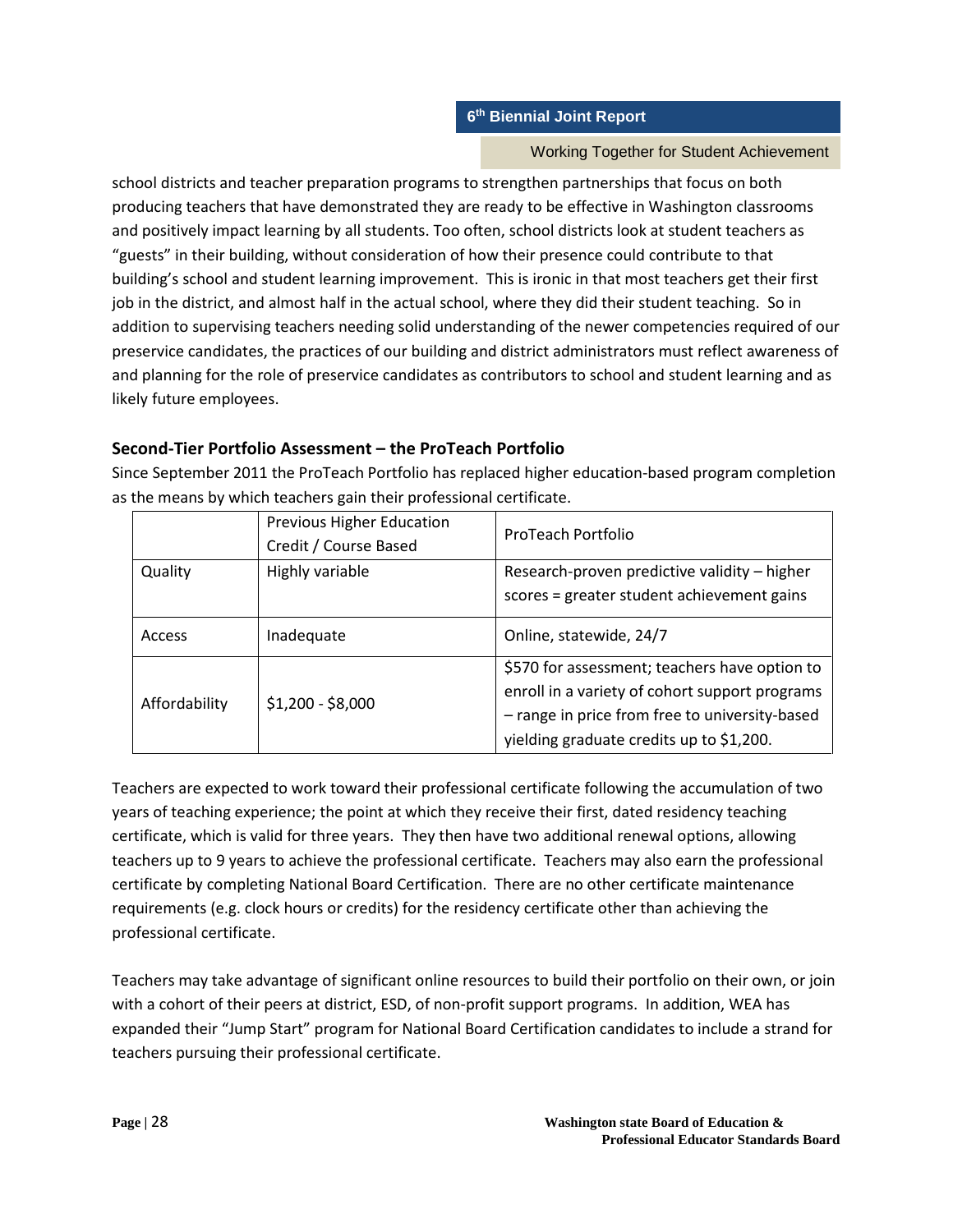### Working Together for Student Achievement

Previous year's report and the PESB website contain detailed information about the substance and key features of the ProTeach Portfolio. Essentially, the *ProTeach Portfolio* evaluates teachers on their ability to impact student learning as stated in the 3 standards for the Professional Certificate, effective teaching, professional development and professional contributions, and 12 criteria within those standards. The portfolio is comprised of three entries. The 3 standards and 12 criteria are measured across the three entries:

- Entry 1, Professional Growth and Contributions, measures the teacher's analysis of and reflection on professional growth and its impact on student learning.
- Entry 2, Building a Learning Community, measures a teacher's description and analysis of the learning environment established in the classroom.
- Entry 3, Curriculum, Instruction and Assessment, measures the teacher's analysis of and reflection on the curriculum, instruction and assessment and their impact on three focus students

The *ProTeach Portfolio* is a compilation of evidence and commentary demonstrating the teacher's positive impact on student learning through reflective practice. A critical component of the portfolio is the way in which the teacher provides evidence of practice through *student voice*. Student voice is a particular type of evidence or artifact. It refers to a variety of types of evidence of learning provided by, and from perspective of, the student.

### **What We Are Learning**

Our 2014 report outlined the findings of a March 2014 research study by University of Washington researchers Cowan and Goldhaber which found [that teachers who pass the ProTeach are more effective](https://docs.google.com/a/pesb.wa.gov/file/d/0Bywqsyhf5L8rZUtRZHpfNmpLYkU/edit)  [than those who failed](https://docs.google.com/a/pesb.wa.gov/file/d/0Bywqsyhf5L8rZUtRZHpfNmpLYkU/edit) and those who do not complete a submission. Modest differences were found in both math and reading, though the differences were only found to be statistically significant for reading. "The magnitude of these findings is similar to the estimated differences in teacher effectiveness associated with having a teacher with about 3 or 4 years of teaching rather than a novice teacher, or a teacher who is certified by the National Board for Professional Teaching Standards versus one who is not," stated Mr. Cowan.

For the PESB, the study provides affirmation that this instrument behaves much as other certification assessments, such as the National Board assessment process, but also offered some ways it can be improved. Because the study suggests that components of the assessment could be emphasized or deemphasized in ways that would strengthen its relationship to student achievement, the Board can examine options for reweighting the assessment.

**Page |** 29 **Washington state Board of Education &** The study helps define issues and questions for researchers and policy boards such as the PESB. The study found when other factors are held equal, the characteristics of the students and classroom may influence the teacher's ProTeach score. For example, having a larger number of students in an

**Professional Educator Standards Board**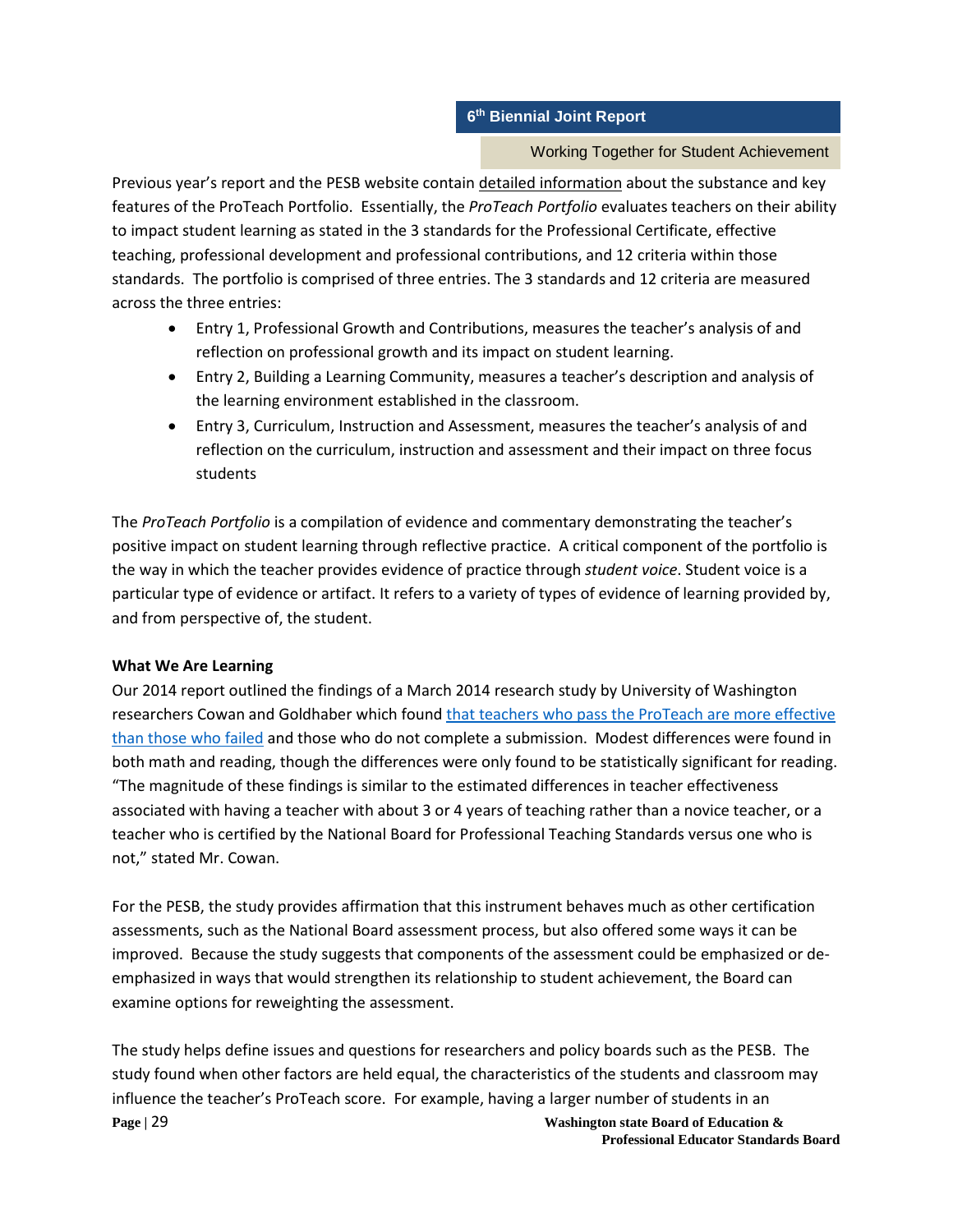Working Together for Student Achievement

elementary classroom seems to have a negative effect on the ProTeach score. This is not an unexpected result; other empirical studies have found similar findings for the National Board as well.

# *Compared to what?*

While Cowan and Goldhaber were able to compare ProTeach performance with other, similar national assessments used for licensure, within Washington State we have no measures with which to compare ProTeach in terms of correlation with effectiveness. So this makes it difficult for discussion among policymakers about which measures to use for which purposes. For example, the state lacks any data on the validity or reliability of TPEP, so it is difficult to say how it stands as a measure of teacher effectiveness within our state.

# **Do educators value the ProTeach Portfolio?**

Anecdotally, the PESB and other stakeholders have noted that teachers have a more favorable view of the National Board Certification process, which is optional, low-stakes and highly rewarded with an annual bonus of \$5,000 and available financial assistance to defer cost of the process, to the required, high-stakes, low reward (150 clock hours) ProTeach Portfolio which carries a \$570 fee. The "uniform, externally-administered" performance assessment mandated by the Legislature in 2261 and 6696 that is now the ProTeach Portfolio was enacted with the assumption in the law that a change in our state's compensation system would follow and teachers would receive compensation better aligned with these new, high stakes expectations. This has not occurred, however, with the recommendations of the legislatively-charged QEC Compensation Study Group unaddressed and no legislative action related to compensation has occurred.

Cost and lack of compensation aside, the PESB's experience is that educator satisfaction with ProTeach is also directly linked to the degree of support provided by the district / degree to which the ProTeach is integrated as a key piece of professional growth within a district's onboarding practices. But here too, district available resources for teacher induction and mentoring support and capacity related to effective workforce development practices are a factor.

# **Elimination of Federal "Highly-Qualified Teacher" Requirements and the Re-Emergence of State Assignment Policy**

Providing public assurance that the credential held by a teacher means competence in specific knowledge and skills is one-side of ensuring qualification. The other is appropriate assignment of that credential to courses offered to students. A teacher with only a math endorsement, no matter how stellar their performance on credentialing requirements, is not the best fit for an Introduction to Spanish course.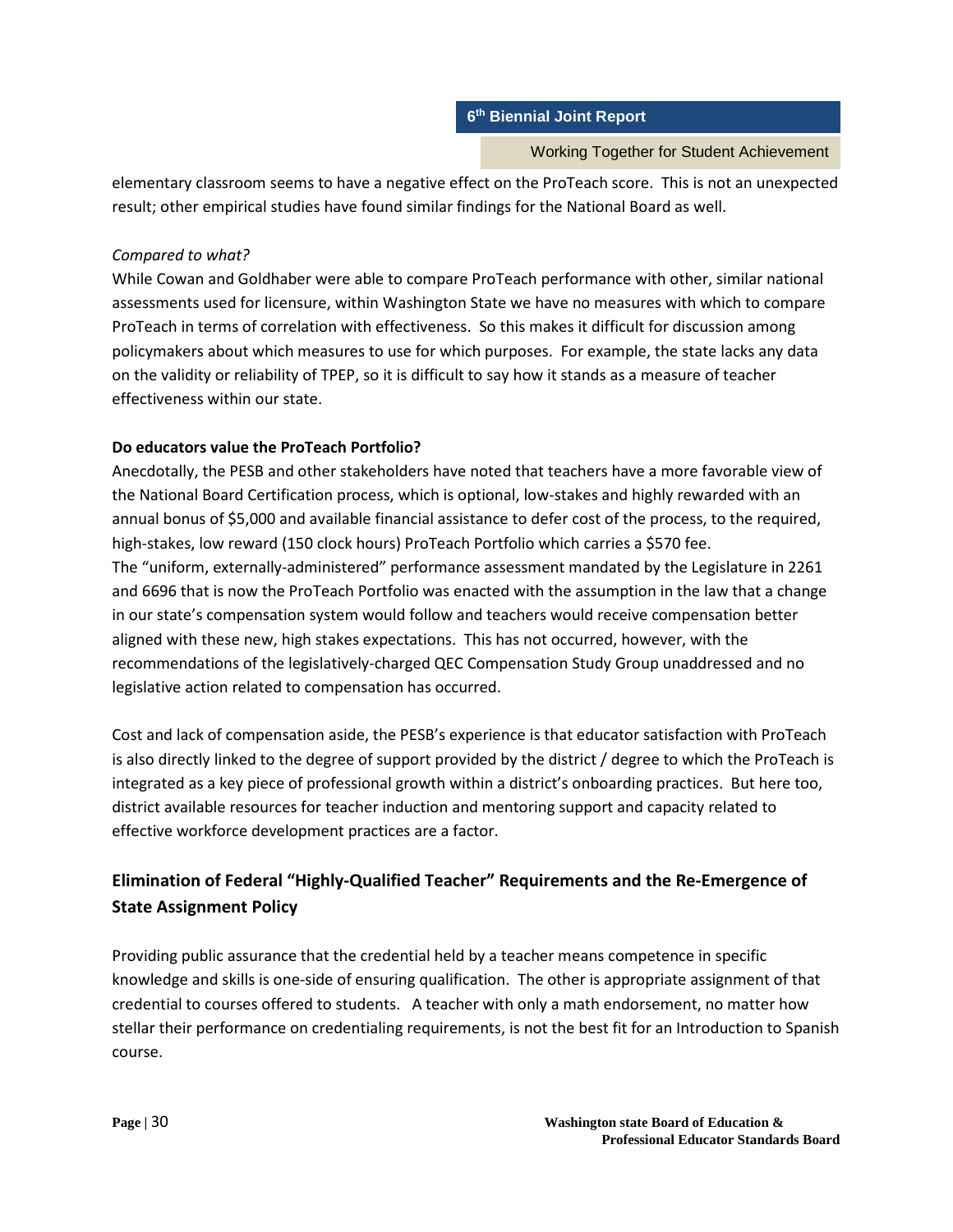### Working Together for Student Achievement

Federal Highly-Qualified Teacher (HQT) requirements under the No Child Left Behind Act overshadowed state endorsement and assignment rules for over a decade. In replacing the No Child Left Behind Act, the Every Student Succeeds Act eliminated HQT, requiring districts to adhere to state policy. PESB regulations related to certification and assignment uphold high standards for credentialing, while allowing time and flexibility for district hiring and workforce development needs. Our ability to now link students to courses and courses to teachers and the credentials they hold enabled the PESB to transform our policy and regulation from compliance to reporting and assistance. Our assignment policy:

- Provides districts with guidance on the best match between course and endorsement.
- Requires districts placing teachers without the proper endorsement in courses to have approval from local school boards, and locally developed and approved supports for that assignment.
- Ensure Individual teachers are not subject to non-renewal or probation based on evaluation of their teaching in out-of-endorsement assigned courses.
- Offers [multiple pathways](http://k12.wa.us/certification/Teacher/Endorsement.aspx) and financial support [\(Educator Retooling scholarships\)](http://pathway.pesb.wa.gov/current-educators/educator-retooling) for teachers to add endorsements.
- Generates reports from the PESB to local and state policy makers and the public on the status of teacher assignment in all classrooms at a district and school-level, meeting the ESSA requirements.

PESB assignment policy offers districts greater flexibility and more transparent reporting in order to inform state and local dialogue and action in support of best practices. Individual school assignment data is available on the PESB [data site](http://data.pesb.wa.gov/) along with other workforce indicators.

# **Linking Measures of Educator Effectiveness to Evaluation of Preparation Program Quality**

Our 2014 report highlighted our movement toward an indicator-based system of program review. The structure of program expectations in the proposed indicator-based system contains three key parts:

# **Desired Outcomes**

- goals for the performance of educator preparation programs established by PESB and connected to PESB strategic goals / planning
- accountability is the priority, with consumer information and program improvement as additional goals
- outcomes are stable over time

# **Indicators**

• valid and reliable data identified by the PESB as essential program information that contributes to larger state goals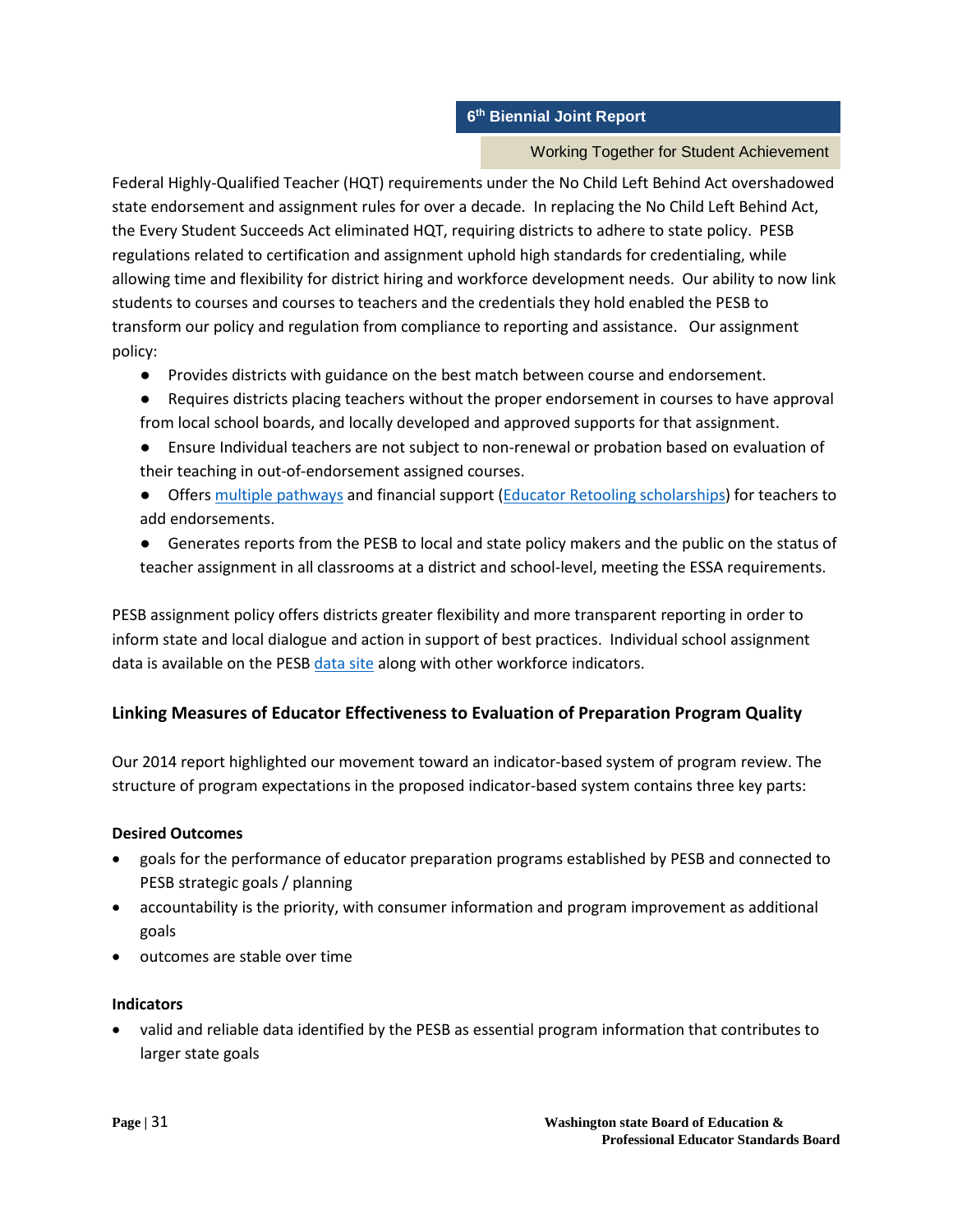Working Together for Student Achievement

- when an indicator is low, the Board will initiate further discussion with the program about components
- indicators change over time based on Board goals indicators are not the direct outcomes of program components (there is no 1:1 correlation)
- an indicator is a measurement that allows reasonable and meaningful inferences related to the functioning of a program
- an indicator represents the beginning of a conversation involving PESB and programs related to program evaluation

# **Components**

- program behaviors, actions, and activities that contribute to state goals
- components might include qualitative and quantitative data, inputs, and outputs
- components will change over time, as the field expands its understanding of the connections between certain behaviors and outcomes
- components are reviewed only after an indicator suggests that review is necessary
- components resemble criteria in the current system

Indicator-based evaluation uses multiple methods to assess programs. Indicators are designed to tell PESB whether further investigation of program inputs and outputs is necessary. If an indicator falls below the state threshold, the Board will engage in a series of escalating interventions designed to improve and evaluate the program. Indicators can also be used to identify, understand, and incentivize strong program performance and practice. Consequential program review under the new system will begin in 2018.

To date the Board has approved 13 indicators for Teacher preparation programs and 10 indicators for Principal preparation programs. The [Teacher Indicators](http://program.pesb.wa.gov/indicator/teacher-indicators) an[d Principal Indicators](http://program.pesb.wa.gov/indicator/principal-indicators) webpages contain additional information on these approved indicators and their current status of development. Not all of the indicators adopted by the PESB are yet available. Among the indicators most difficult to secure are perhaps those of greatest import to examining program effectiveness. For example, Washington collects very little information at the state level related to teacher effectiveness. One indicator that gets quite a bit of attention is something called value-added or student-growth scores. While these measures would be helpful, they are significantly limited by the number of grades and subjects tested in Washington State. Another key indicator is teacher and principal performance evaluation. There are issues that need to be addressed with this measure, such as privacy, evaluator training, and rubric design. Regardless, the current state-level collection does not include individual's results, only aggregate results by district, so it is not possible to determine if teachers from a particular program are more effective in the classroom.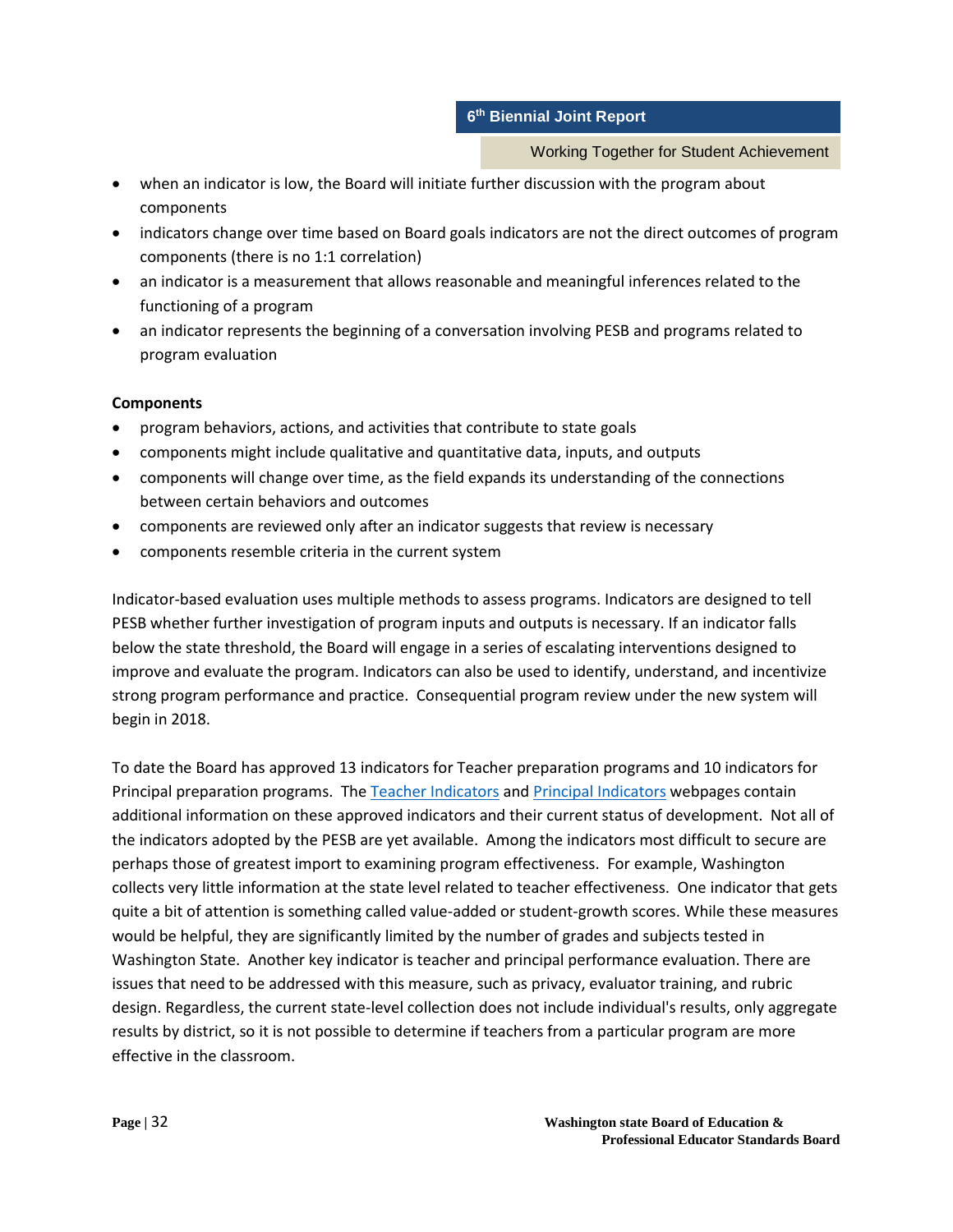#### Working Together for Student Achievement

An effective state accountability system for educator preparation programs must be able to not only answer *whether* programs are producing effective teachers and principals, but also constantly build understanding and dialogue within and among programs, and at the state level, as to *why* they are getting the results they are. An ongoing challenge continues to be the great variability of program capacity to structure, collect and report data consistent with effective data management practices. Much of PESB staff effort at this point has been on both direct technical assistance, as well as building a cadre of lead individuals in data development at programs for peer-to-peer assistance. The PESB's capacity in this regard is limited. As such we are seeking a long-term repository to secure disaggregated program data and are collaborating with the Education Research and Data Center as the most logical entity to serve in this role.

# **Open Educator Preparation Beyond Higher Education Institutions And Require All Public Higher Education Institution To Offer An Alternative Route Program**

Although the ability for entities other than baccalaureate degree-offering higher education institutions to prepare teachers and principals for certification in Washington State was enacted with SSSB 6696 in 2010, it is only in the last two years that we've seen a real change in the field of providers. In the last year, 3 community colleges and one nonprofit organization have successfully completed the rigorous process of PESB approval to offer teacher preparation in Washington State and it is expected additional community colleges will follow. This offers new access and affordability, particularly for paraeducators and individual from underrepresented populations that have positive existing experience with the community college system than our four-year institutions.

Despite the 2010 legislative mandate in ESSSB 6696 that all public baccalaureate institutions offer alternative routes by 2011, and the restating of their intent that this occur in 2016 legislation (ESSSB 6455) 2 institutions (Eastern Washington University and The Evergreen State College) still do not offer an alternative route program.

### **Where are Alternative Routes Going?**

For most of the history of the program, district engagement has been a challenge. With surplus teacher production and districts having large pools of applicants and substitutes from which to hire, few saw benefit or had incentive to partner with a preparation program in recruiting and training their own workforce.

**Page |** 33 **Washington state Board of Education &** That changed drastically with the onset of the current teacher shortages and class size reduction mandates. Alternative routes are now highly attractive to districts because they can nimbly respond to teacher shortages at the local level. Currently, school districts are forced to use a patchwork of substitutes, conditionally certified teachers, paraeducators and even out of state recruits to fill the gaps in the teacher workforce. Alternative Route programs that utilize a residency-based model of

**Professional Educator Standards Board**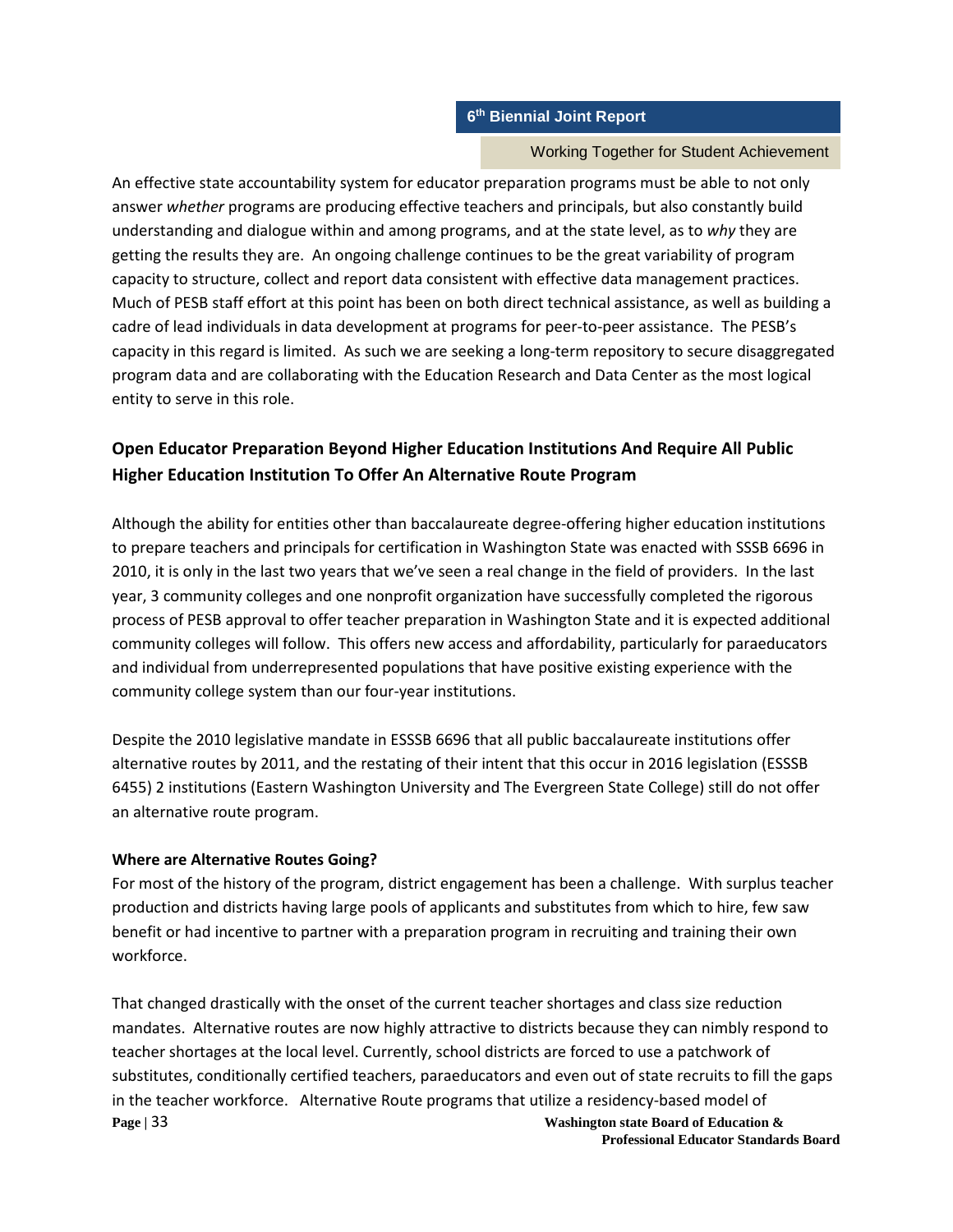Working Together for Student Achievement

instruction allow for districts to employ candidates enrolled in an Alternative Route program as a "teacher intern" or in some cases even the fully fledged teacher of record in the classroom.

To best support districts, the PESB restructured the program into block grants to fund candidates as well as recruitment and support costs incurred by districts. PESB currently funds block grants for over 200 candidates in 9 block grant partnerships between school districts and preparation programs. Applicants exceed available funds by 53%, however, thus the PESB plans program expansion and is seeking increased funding.

# **Stabilizing Educator Supply and Demand by Improving Workforce Development**

Regulatory boards like the PESB in states around the country have traditionally been tasked with focusing primarily on the production end of the educator workforce; educator preparation programs, their quality, and the supply of teachers they produce. The PESB and the Legislature, however, through its charges in 2261 and 6696, reflect growing awareness that this is inadequate for ensuring the result of highly effective educators everywhere we need them, statewide. Large states like Washington State face a distribution challenge when it comes to ensuring equitable access to effective educators. The challenge is not just producing enough in terms of raw numbers, but in establishing a clearly defined pipeline between district current and future need and supply directly to it.

PESB was directed by the 2010 Legislature to conduct regional meetings to examine educator workforce data at the district level, make projections of the need for educators and identify strategies for recruitment and enrollment plans in educator preparation programs that reflect that projected need. The meetings yielded insights into the realities and limitations in districts' widely varying ability and capacity related to effective workforce development practices. Since that time, the PESB has urged education leaders and policymakers to take a comprehensive and long-term approach to educator workforce development as a means for dealing with the chronic problem of maintaining and adequate, appropriately credentialed workforce. In 2016 the PESB produced a data and policy report to that effect that was called out in legislation (ESSSB 6195) as required for consideration by the Joint Education Funding Task Force. In the report, the PESB reiterated the need for strategies identified by the PESB as a result of the regional dialogues, as well as future strategies to improve workforce development: **Alternative Routes:** At the front end of workforce development is teacher preparation. As discussed previously, alongside the traditional approaches to university-based preparation, alternative routes continue to innovate to be responsive to district need.

# **"Grow Your Own"**

**Page | 34** Washington state Board of Education & In addition to expansion of Alternative Routes, the current teacher shortage, combined with a decadehigh level of teacher attrition and a widening diversity gap between students and teachers in Washington State has increased district desire for assistance in building their current and future

**Professional Educator Standards Board**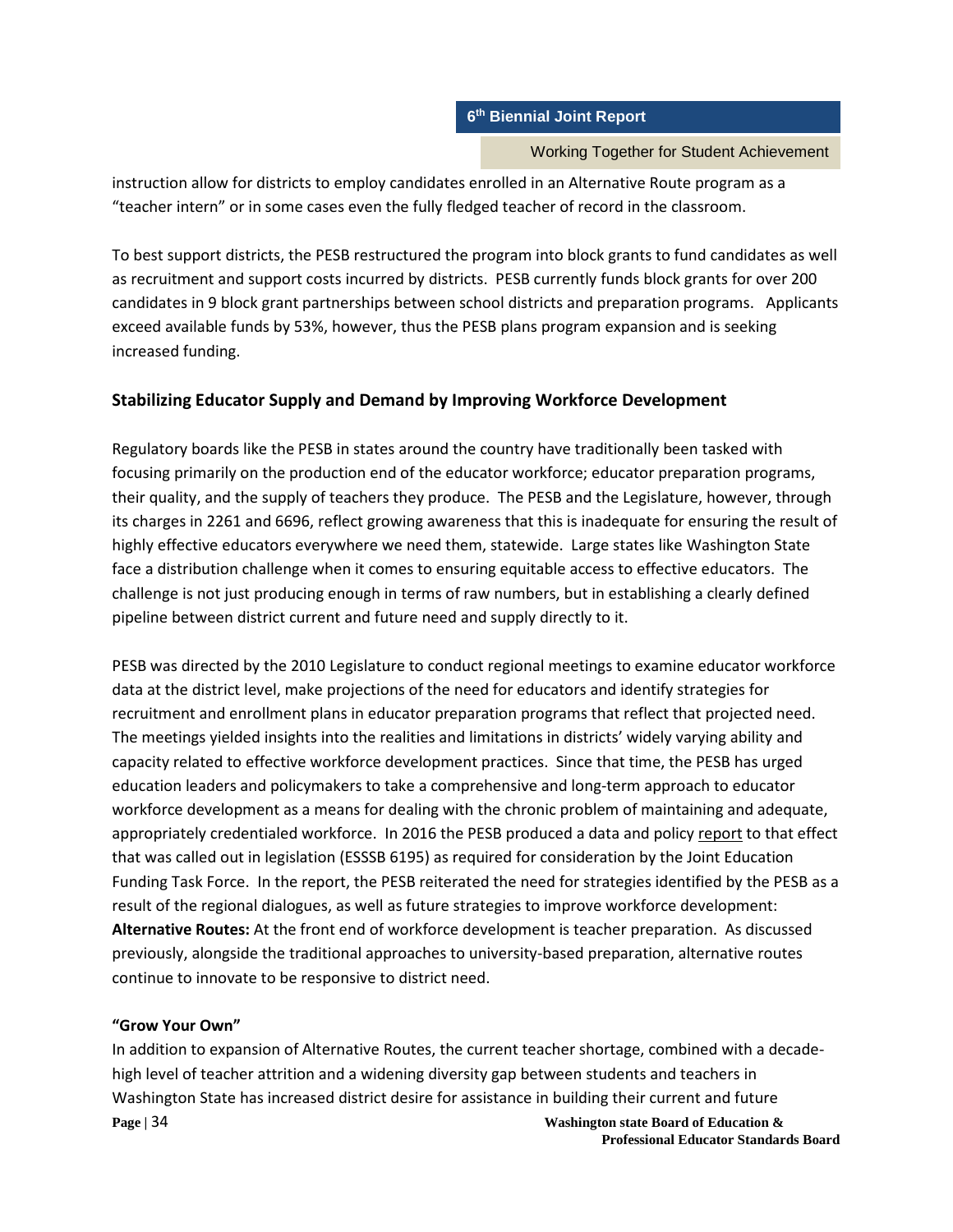### Working Together for Student Achievement

workforce. This involves a wide variety of strategies, many reflected in current PESB programs such as our Recruiting Washington Teachers program, aimed at first generation college-bound high school students from underrepresented populations, our Educator Retooling scholarships, Alternative Routes Block Grants and our model practices and curriculum for school districts to improve their recruitment and hiring practices.

PESB proposes "Grow Your Own" Initiatives that support teams of districts, preparation programs, and community based organizations, combining required professional development with flexible local grant funding to deliver a robust GYO program that meets the district(s) and community need. The benefits of a GYO strategy include:

- Teachers from within communities, locally trained to meet district needs in shortage areas
- A pipeline for next generation of future educators
- Increase diversity in the educator workforce
- Increase in retention of teachers

**Take the Risk and Uncertainty out of Allocation and Forecasting:** Many states provide district projected student enrollment data, strengthening their confidence in recruitment and hiring decisions. The PESB believes the Legislature should charge the Caseload Forecast Council with this function. Overall, the state must do more to reduce the financial risk to districts caused by our system of late enrollmentbased funding allocation that penalizes districts for the practice of early recruitment and hiring, which is research-proven best for students.

**Human Resource Training:** PESB has invested in a comprehensive, education specific training for district leaders and human resource professionals to assist them in achieving better outcomes in recruitment, selection and retention of teachers. PESB will be collaborating with the Washington Association of School Administrators, Washington School Personnel Administrators and Educational Service Districts in scaling up delivery of this training.

**Assignment:** As discussed in the previous section, the PESB's policy focus on transparent reporting and assistance with regarding to teacher assignment aims to enable districts to take steps to ensure the best qualified teachers in classrooms.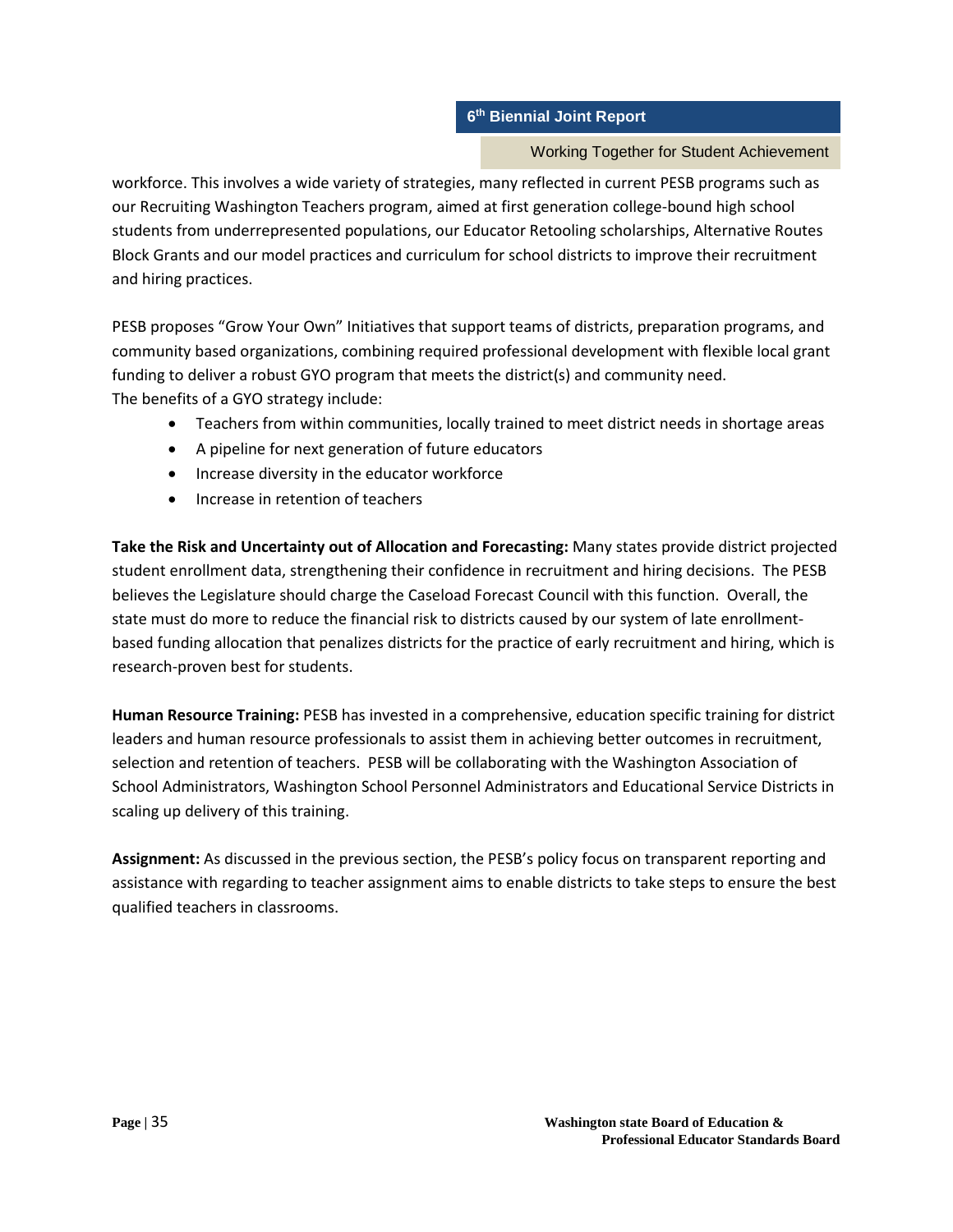Working Together for Student Achievement

# **SUPPORT FOR CONTINUED MOMENTUM**

*"The object of the schedule is to assure that any increases in funding allocations are timely, predictable, and occur concurrently with any increases in program or instructional requirements. It is the intent of the Legislature that no increased programmatic or instructional expectations be imposed upon schools or school districts without an accompanying increase in resources as necessary to support those increased expectations."* - ESHB 2261

In ESHB 2261, the Legislature recognized that implementation of the type of fundamental reforms in policy and regulation it directed, and we've outlined in this report, can only be successful if accompanied by necessary resources and sustained legislative support. Higher state expectations for individual educators and our school systems require both investments in capacity building and alignment of compensation and other forms of recognition when expectations are met. The Supreme Court, as well, in its *McCleary* decision and subsequent court orders has ruled that the reforms of ESHB 2261 constitute the program of basic education, for which the Legislature must provide the necessary funding.

We view the work we have accomplished as a partnership with the Legislature. Through careful study and deliberation, our Boards have established career and college-ready high school graduation requirements, recommendations toward a statewide accountability system, more rigorous standards for educators at all levels of certification, and measures of educator effectiveness linked to preparation program accountability. But these improved standards must be met with increased system supports provided by the Legislature.

# **Adequate funding for focused professional development and beginning teacher mentoring and induction**

The SBE and PESB believe that a statewide program of effective professional learning for educators should be established and funded as part of the basic education allocations guaranteed to all school districts.

Prompted by ESHB 2261 and ESSB 6696, the PESB has incorporated new knowledge and skill expectations for beginning and professional-level certification, including culturally competent professional practice, STEM integration, and language acquisition. Increasingly, however, beginning teachers emerging from preparation programs with these new skills are reporting that their more experienced peers and building principals are unfamiliar with and have not themselves had professional development on these new practices. In-service professional development that ensures teachers acquire important new knowledge and skills, as well as induction and mentoring support in a beginning teachers critical first years that will ensure they are able to effectively and consistently employ the new strategies gained in preservice preparation are essential.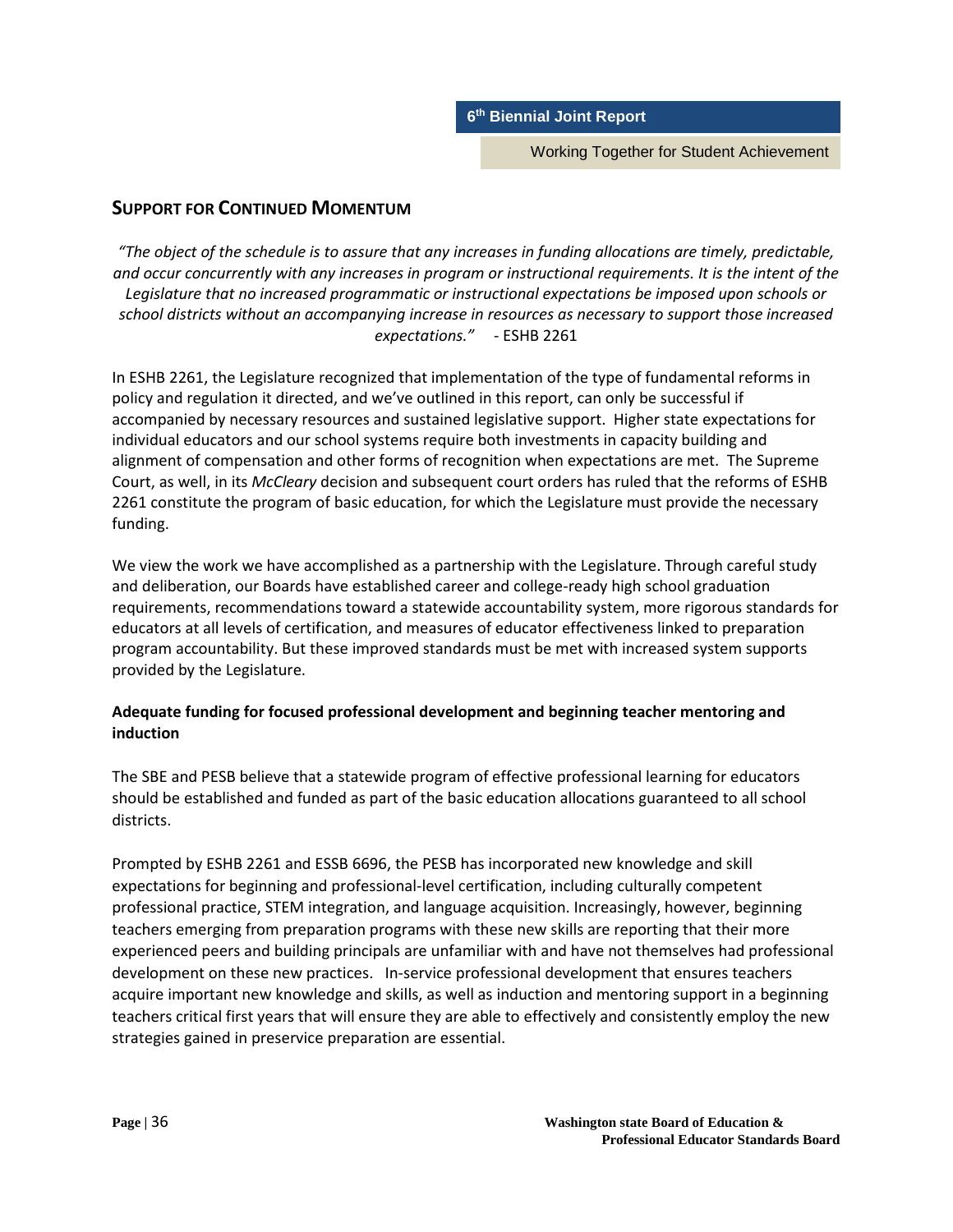### Working Together for Student Achievement

Now more than ever, state-funded professional development time is critical to the successful implementation of the program of basic education. State investment in professional learning and development has the potential to improve performance on state accountability measures, as teachers will be responsible for implementing new, more rigorous standards and are the most important inschool factor impacting student success. Using state funded time outside of the required student instructional time also allows for the maximum student opportunity to learn, while providing teachers with the support they need to be effective.

### **Focus more district-level attention on workforce development**

The PESB and SBE will continue to collaborate on ways to ensure district and school learning improvement efforts include an explicit focus on workforce development. Passage of the federal Every Student Succeeds Act provides a new opportunity for the State Board's focus on career and college readiness come together with PESB policies and support for ensuring appropriately credentialed educators for those courses.

Provision of high-quality professional development is one important aspect of ensuring a highly effective educator workforce. Effective district recruiting and hiring practices is another. Instructional time for children is eroded by employment of substitute teachers at the beginning of the school year because of late hiring, and teachers inappropriately credentialed for their assignment because of inability to recruit and hire. Schools identified among the Persistently Low Achieving (PLA) list as required by statute often experience the most acute workforce development needs. We recommend the Legislature implement the workforce development strategies we have proposed, including:

- Increase and expansion of Alternative Route Block Grants
- Ensure adequate funding and resources for schools (and districts) identified for improvement in the state's accountability framework to address their unique workforce development needs
- Funding and Support for School Districts to Create "Grow Your Own" Programs to Cultivate their Future Workforce
- Focus on Ease of Entry for Out-of-State Teachers while Upholding High and Equitable Standards for Licensure

### **Compensation that aligns with state expectations**

Washington desires high caliber candidates entering educator professions and has increased rigor of requirements for demonstrated effectiveness prior to state certification. These raised expectations and cost to prospective educators have not been accompanied by compensation that recognizes or aligns with these increased expectations. In addition to inadequacy of current salary levels, our compensation system recognizes time in service and accumulated course work, rather than demonstrated competency. Recommendations contained in the report of the QEC's Compensation Technical Work Group will help ensure educator compensation commensurate with state expectations, and fulfills the intent of ESHB 2261: to attract and retain high quality educators in every classroom.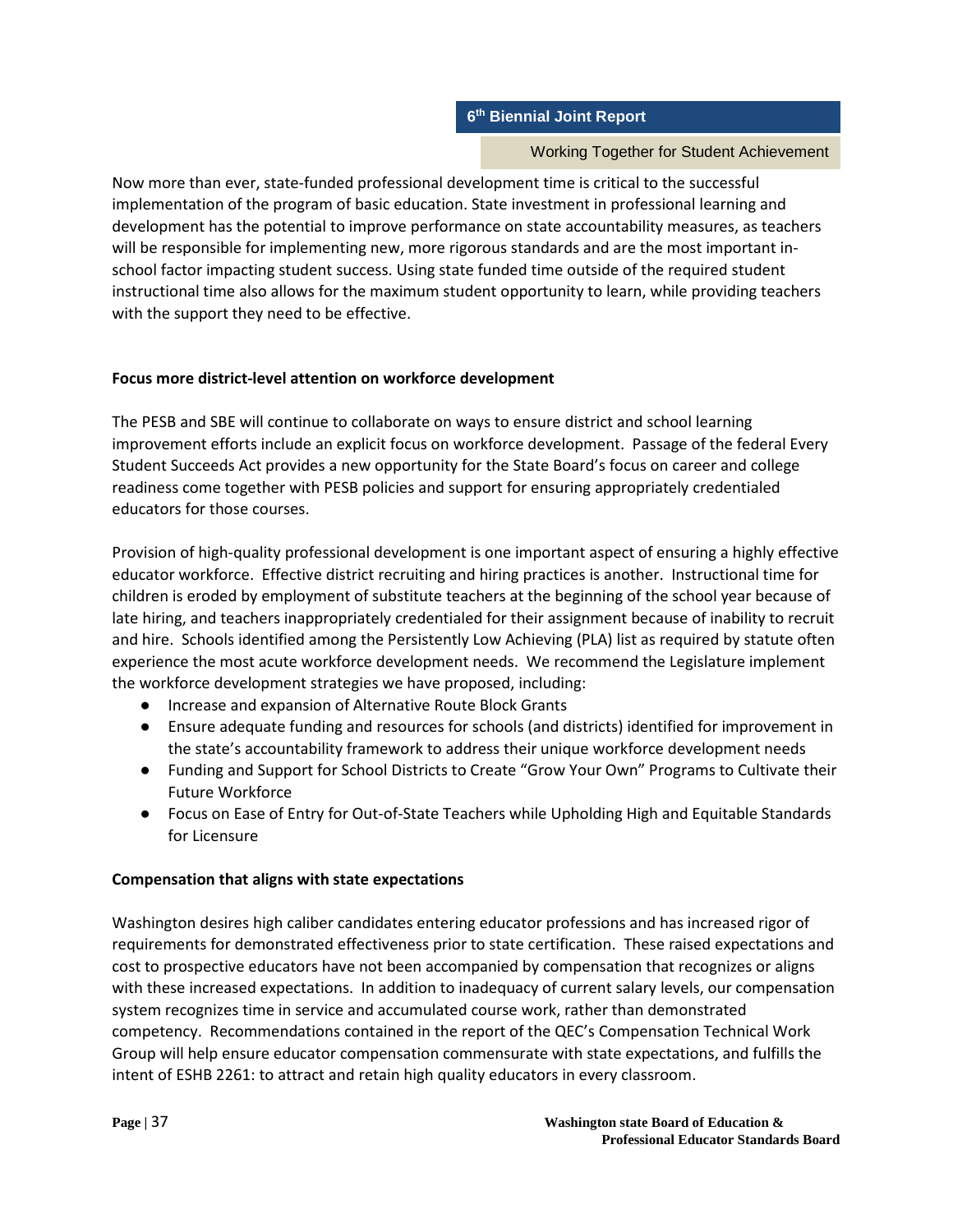Working Together for Student Achievement

### **CONCLUSION**

Although PESB and SBE manage separate portfolios in the implementation of the new program of basic education, our work is integrated and, ultimately, our goals are the same. We are united in our desire to ensure equitable access to high quality educational programming for all students. This can and should be accomplished through implementing rigorous educator standards, providing ample opportunity for embedded professional development to achieve and maintain those standards, and ensuring accountability for performance outcomes across the system. We remain united in this overarching mission.